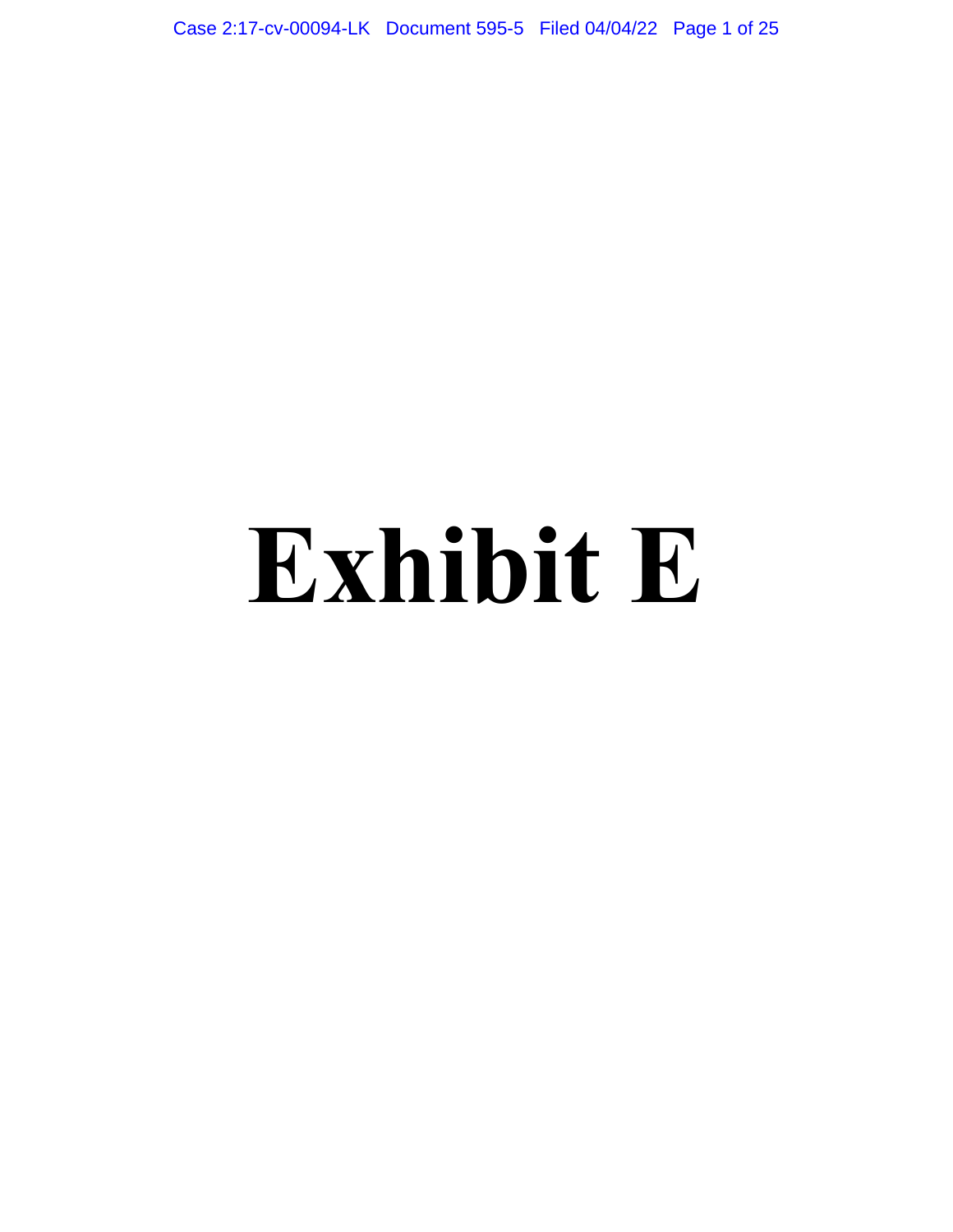|                                                                                                                                                                                          | Case 2:17-cv-00094-LK Document 595-5 Filed 04/04/22 Page 2 of 25                                                                                                                                                                                                                                                                                                                                        |
|------------------------------------------------------------------------------------------------------------------------------------------------------------------------------------------|---------------------------------------------------------------------------------------------------------------------------------------------------------------------------------------------------------------------------------------------------------------------------------------------------------------------------------------------------------------------------------------------------------|
| 1<br>$\boldsymbol{2}$                                                                                                                                                                    | THE HONORABLE RICHARD A. JONES                                                                                                                                                                                                                                                                                                                                                                          |
| 3<br>4<br>5<br>6<br>7<br>8<br>9<br>10<br>11<br>12<br>13<br>14<br>15<br>16<br>17<br>18<br>19<br>$\overline{20}$<br>$\overline{21}$<br>22<br>23<br>24<br>25<br>26<br>$\overline{27}$<br>28 | UNITED STATES DISTRICT COURT<br>WESTERN DISTRICT OF WASHINGTON<br><b>AT SEATTLE</b><br>Case No. 2:17-cv-00094-RAJ<br>ABDIQAFAR WAGAFE, et al.,<br>on behalf of themselves and others<br>DEFENDANTS' REPLY IN SUPPORT OF<br>similarly situated,<br>THEIR CROSS-MOTION FOR<br>Plaintiffs,<br><b>SUMMARY JUDGMENT</b><br>VS.<br>JOSEPH R. BIDEN, President of the<br>United States; et al.,<br>Defendants. |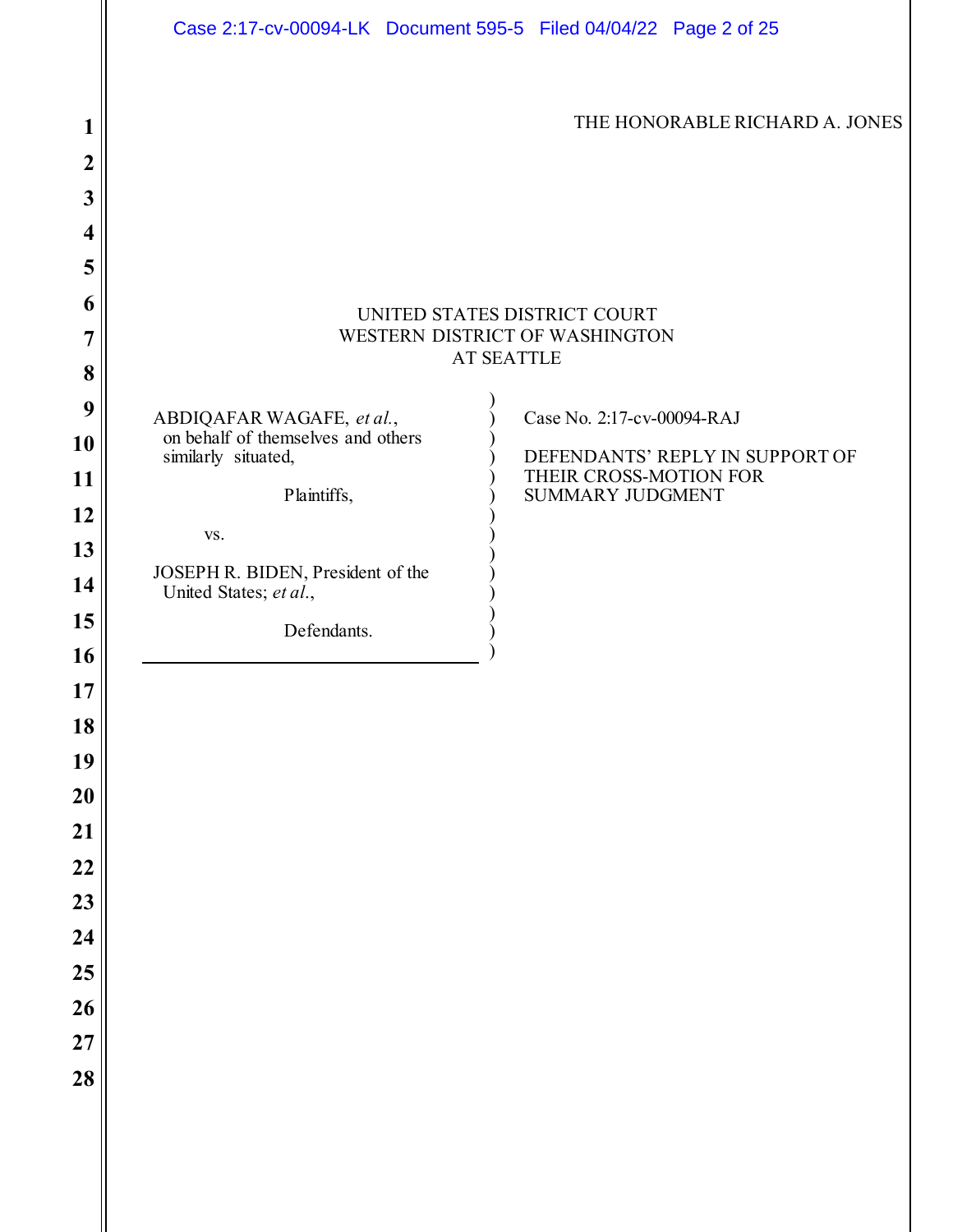|                |                               | Case 2:17-cv-00094-LK Document 595-5 Filed 04/04/22 Page 3 of 25                                                                                           |  |  |
|----------------|-------------------------------|------------------------------------------------------------------------------------------------------------------------------------------------------------|--|--|
|                |                               |                                                                                                                                                            |  |  |
| 1              |                               | <b>TABLE OF CONTENTS</b>                                                                                                                                   |  |  |
| $\overline{2}$ | Ι.                            |                                                                                                                                                            |  |  |
| $\mathbf{3}$   | II.                           |                                                                                                                                                            |  |  |
| 4<br>5         | III.                          | SUMMARY JUDGMENT FOR DEFENDANTS IS WARRANTED ON THE                                                                                                        |  |  |
| 6<br>7         | IV.                           | PLAINTIFFS FAIL TO SHOW CARRP IS REVIEWABLE UNDER THE APA                                                                                                  |  |  |
| 8              |                               | A. PLAINTIFFS FAIL TO SHOW CARRP IS REVIEWABLE UNDER THE APA9                                                                                              |  |  |
| 9<br>10        |                               | B. EVEN IF CARRP IS REVIEWABLE UNDER THE APA, PLAINTIFFS FAIL                                                                                              |  |  |
| 11             |                               |                                                                                                                                                            |  |  |
| 12             |                               |                                                                                                                                                            |  |  |
| 13             |                               |                                                                                                                                                            |  |  |
| 14             |                               | 4. CARRP is Neither a Legislative Rule nor Arbitrary and Capricious.  14                                                                                   |  |  |
| 15<br>16       | V.                            | SUMMARY JUDGMENT FOR DEFENDANTS IS WARRANTED ON THE<br>NATURALIZATION CLASS' PROCEDURAL DUE PROCESS CLAIM.  15                                             |  |  |
| 17<br>18       | VI.                           | SUMMARY JUDGMENT AGAINST PLAINTIFFS IS WARRANTED ON THEIR                                                                                                  |  |  |
| 19             | VII.                          |                                                                                                                                                            |  |  |
| 20             | VIII.                         |                                                                                                                                                            |  |  |
| 21<br>22       | <b>CERTIFICATE OF SERVICE</b> |                                                                                                                                                            |  |  |
| 23             |                               |                                                                                                                                                            |  |  |
| 24             |                               |                                                                                                                                                            |  |  |
| 25             |                               |                                                                                                                                                            |  |  |
| 26             |                               |                                                                                                                                                            |  |  |
| 27             |                               |                                                                                                                                                            |  |  |
| 28             |                               |                                                                                                                                                            |  |  |
|                |                               |                                                                                                                                                            |  |  |
|                |                               | $\mathbf{1}$<br>DEFS' REPLY ON CROSS-SUMM. J.;<br>U.S. DEP'T OF JUSTICE, OIL/A, 450 5th St. NW,<br>Case No. C17-00094<br>Washington DC 20001; 202-616-2186 |  |  |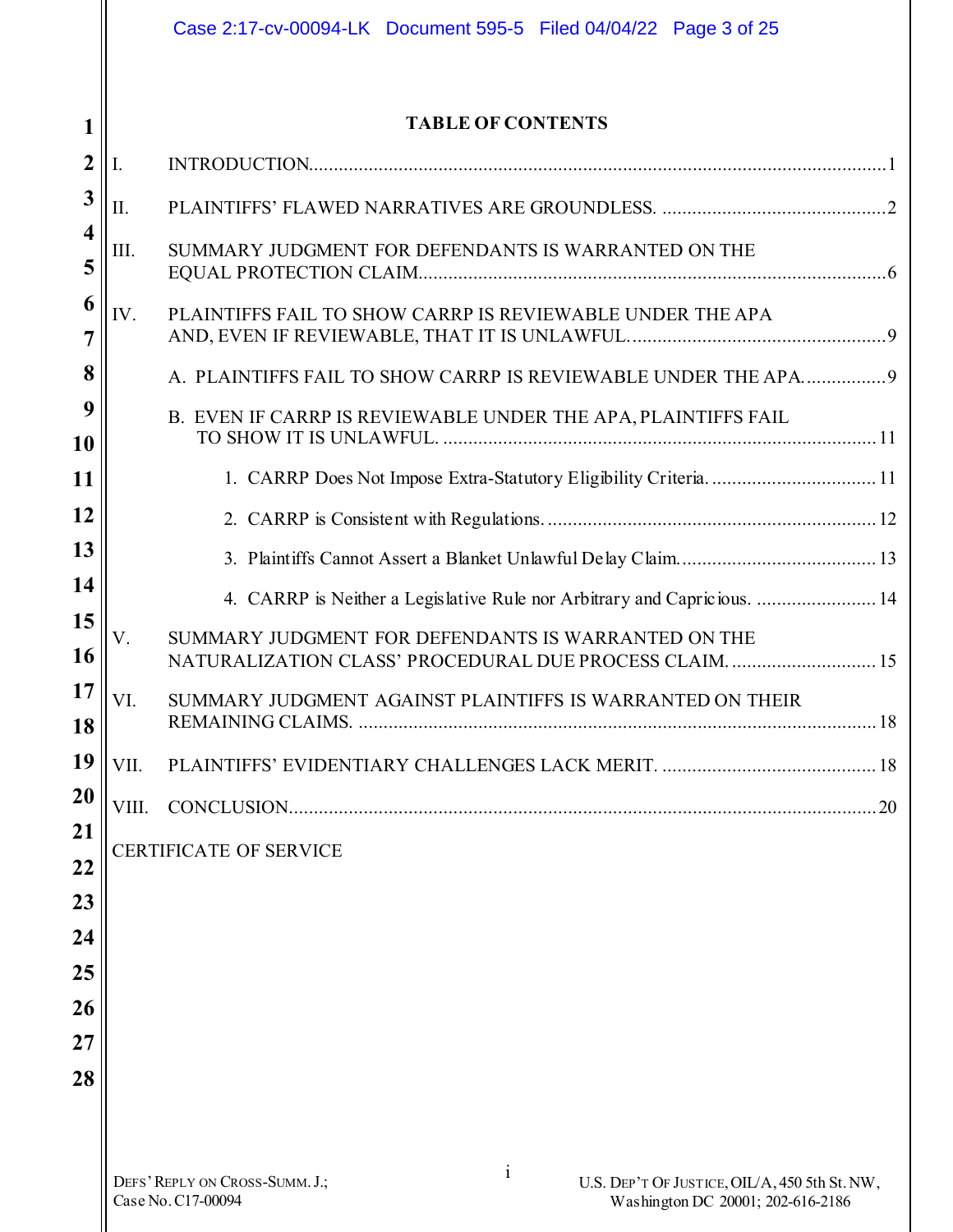#### **I. INTRODUCTION**

The evidence establishes beyond dispute that Defendants are entitled to summary judgment on all claims. Defendants have demonstrated the following: (1) CARRP is an ordered process driven by factfinding, informed by best practices across the U.S. Government, and executed by reasonable and dedicated civil servants; (2) USCIS refers applications for CARRP processing only when an applicant might be subject to a national-security-related ground of inadmissibility or removability under the Immigration and Nationality Act ("INA"); (3) CARRP creates no extra-statutory eligibility criteria— USCIS instructs officers to deny benefit applications only if there is a legally sufficient basis under the INA; (4) CARRP does not discriminate based on religion or national origin, while fully comporting with due process, the INA, and regulations; and (5) CARRP *facilitates* rather than delays decision-making on applications involving potential national security ("NS") concerns. Defs' MSJ 1-22, 39-70.

 These showings alone end this case; even so, Defendants have also shown why CARRP is not only lawful but efficient and critical to addressing NS concerns arising in benefit applications. CARRP has fostered trusting relationships between USCIS and law enforcement and intelligence agencies (which are instrumental to USCIS understanding the significance of national-security-related information); made vetting of applications raising NS concerns more consistent and reliable; and increased efficiency in the system for processing applications with NS concerns. Defs' MSJ 5, 22. For example, USCIS established a triage operation at the National Benefit Center ("NBC") which routinely diverts many cases from CARRP early on, demonstrating USCIS' longstanding efforts to process cases most efficiently. Defs' MSJ 21-22. The NBC's early screening and engagement with joint terrorism task forces ("JTTFs") and other agency record owners allow USCIS to "quickly resolve potential NS concerns for the substantial majority of applications that present such concerns." *Id*. at 22. In other words, CARRP has addressed, if not solved, some of the very deficiencies in USCIS' processing that Plaintiffs allege. Pls' MSJ 10, 15-16.

The evidence of CARRP's efficiency and importance—sourced to hundreds of pages of training documents, the administrative record, and the personal knowledge of numerous USCIS witnesses who routinely apply the CARRP policy—reveals Plaintiffs' attempt to cast CARRP as a compilation of brazen procedures, effectuated by cynical officials and designed to concoct any reason for denying benefit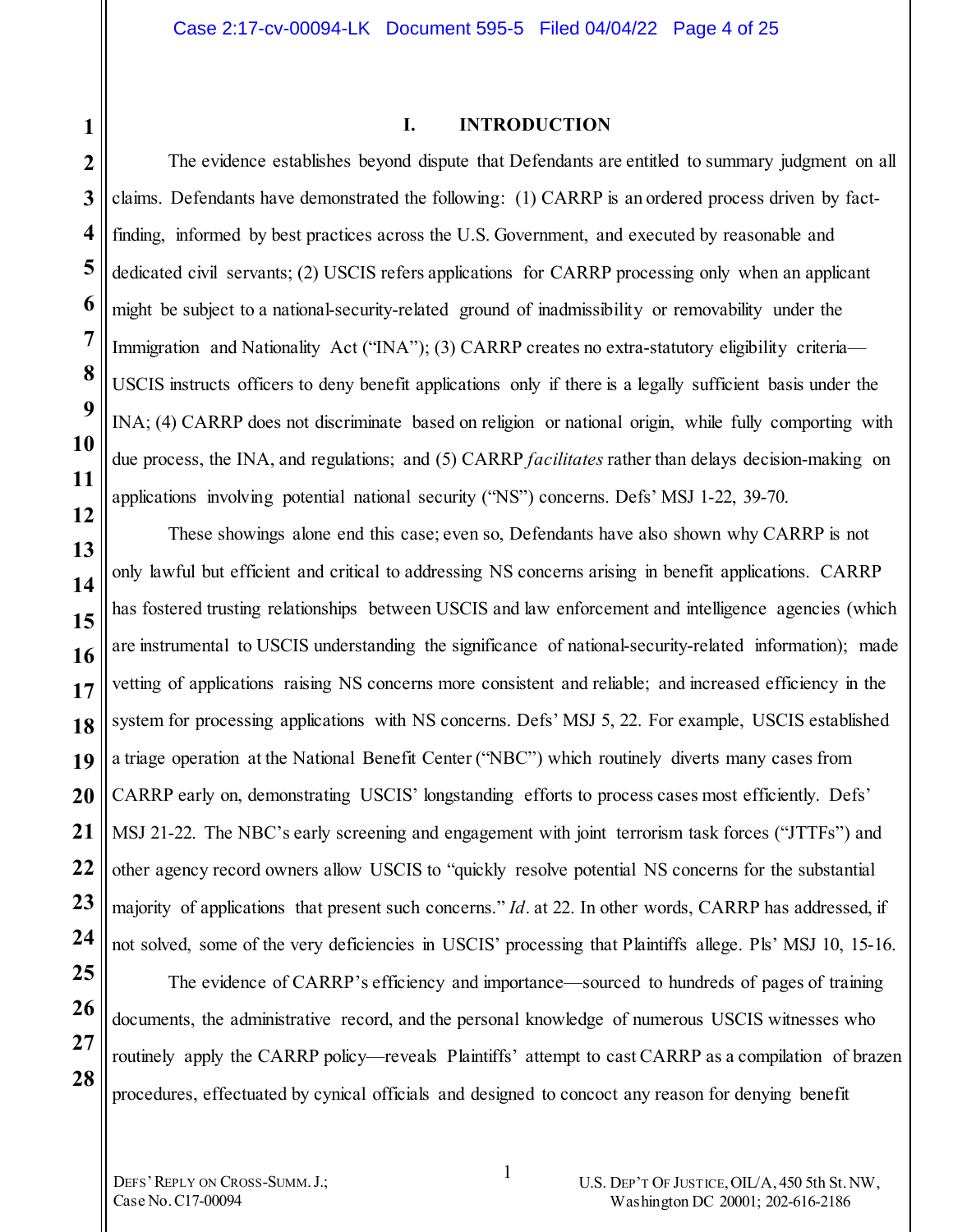#### Case 2:17-cv-00094-LK Document 595-5 Filed 04/04/22 Page 5 of 25

applications, as contrived and lacking evidentiary support. But to create an issue of material fact, Plaintiffs rely on conclusory assertions, flawed narratives, and implausible themes—all conflicting with the undisputed evidence. For example, they assert that "CARRP at its core is about officers 'not approving' eligible applicants if they can possibly help it," Pls' Resp. 14, yet they fail to reconcile that assertion with the undisputed fact that USCIS grants well over 75% of all adjustment and naturalization applications processed in CARRP, Defs' MSJ 23; they focus on mistaken interpretations of a few training slides in conflict with the context created by thousands of others, Pls' Resp. 13; they claim CARRP instructs officers to "deny *eligible* applicants wherever possible," Pls' Resp. 13 (emphasis added), while voluminous evidence shows that USCIS' policy is to approve eligible applicants and deny ineligible applicants, Defs' MSJ 13-20; and Plaintiffs deposed six USCIS adjudicators without a single one testifying that they have denied cases for trivial or pretextual reasons or supervised such denials, Defs' MSJ 14-15.

In short, narratives and themes are no substitute for material evidence. Thus, below, in Part II, the Defendants first address Plaintiffs' central themes, demonstrating how their flawed narratives of CARRP's alleged harmful purposes and functions proceed on speculative assertions by individuals who do not qualify as experts, multiple declarations of their own counsel, and strained interpretations of USCIS statistics that erroneously equate correlation with causation. Second, in Parts III, IV, and V, Defendants apply controlling summary judgment standards to the actual evidence produced in this case, demonstrating that Plaintiffs fail to raise a genuine issue of fact to sustain their claims.

**II. PLAINTIFFS' FLAWED NARRATIVES ARE GROUNDLESS.**

Plaintiffs' repetition of a handful of narratives – both old and new – dominates their cross-motion presentation. Yet the evidence before the Court reveals those themes to be dependent upon ambiguous readings of text, divorced from context, and contradicted by overwhelming record information and data. These themes arise out of the following flawed narratives:

 "Extra-statutory": Throughout this litigation, Plaintiffs have used the term "extra-statutory" in a baseless attempt to equate CARRP with a rogue program. This theme has centered on the twin contentions that non-statutory "indicators" are an invalid basis for CARRP referrals, and that the

2

**1**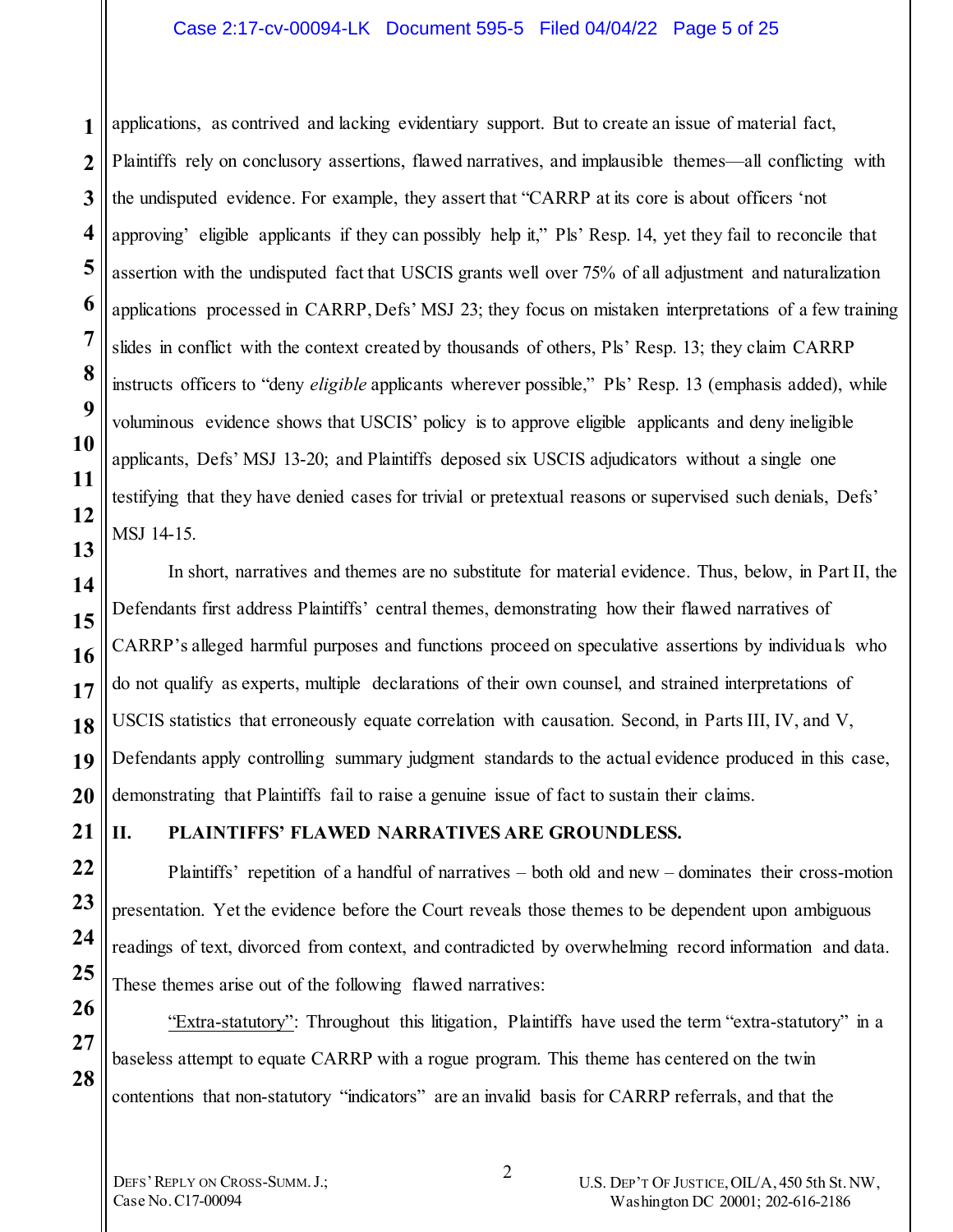**1 2 3 4 5 6 7 8 9 10 11 12 13 14 15** adjudicative phase of CARRP violates the INA. Tellingly, after Defendants cited the CARRP policy's emphasis on contextual assessments rather than isolated indicators, Plaintiffs retreated from the first contention. *Compare* Pls' MSJ 4, 29 *with* Pls' Resp. 16, 21.1 Persisting in the second contention, they assert that CARRP "bars adjudicators from approving eligible applications with unresolved NS concerns." Pls' Resp. 1, 12. But CARRP imposes no such "bar." CARRP adjudicators can and regularly do approve eligible applications with unresolved NS concern, utilizing field-level supervisory review in the vast majority of applications (non-KSTs), and the less common, but still available SLRB process for higher-risk applicants (most always KSTs). *Compare id.* at 13 *with* Defs' MSJ 13-14; *see also* ECF 521, Siskin Decl. at 18, 22-23. Thus, eligible applicants with unresolved NS concerns can be approved, whether they are KSTs, or non-KSTs. While Plaintiffs' strawman may conjure notions of an extraordinary policy, the actual guideline is the more commonplace requirement for supervisory approval in the decision-making process – an internal workflow procedure well within an agency's latitude to create. *See Mass. v. EPA*, 549 U.S. 497, 527 (2007). Those procedures make even more sense when applied to applications for lasting benefits presenting NS concerns.

Plaintiffs suggest that the supervisory requirement exists to facilitate denials by higher officials willing to flout the guidelines. But supervisory approval is also required when an adjudicator recommends *denial* of an application with an unresolved NS concern. ECF 519, Relph Decl. ¶19. Plaintiffs do not acknowledge, much less reconcile, these two aspects of USCIS procedure. Indeed, were USCIS motivated to deny cases with unresolved NS concerns, the agency could permit line adjudicators to issue denials without review, which it does not. The rationale that reconciles these facts is obvious: cases involving NS concerns present greater levels of complexity, involve more risk, and require more interagency collaboration. It is simply good governance to have senior professionals review complex matters before final decision, and this is amply demonstrated by the record evidence. Defs' MSJ 1-22. Legislative History: Plaintiffs assert it is "undisputed" that USCIS created CARRP as an end run around Congress' supposed rejection of the agency's legislative efforts, and repeat this assertion

**27 28**

**16**

**17**

**18**

**19**

**20**

**21**

**22**

**23**

**24**

**25**

l <sup>1</sup> Plaintiffs wrongly attribute to Defendants the claim that only non-KST applicants with an articulable link determination may be subjected to CARRP. Pls' Resp. 16. Defendants made no such claim. Defs' MSJ 6-7 (Asserting that indicators are "important investigative tool[s]," and where indicator-based referrals occur and further vetting reveals "no articulable link exists despite an indicator, then the application 'is not subject to the CARRP policy' to any further extent.").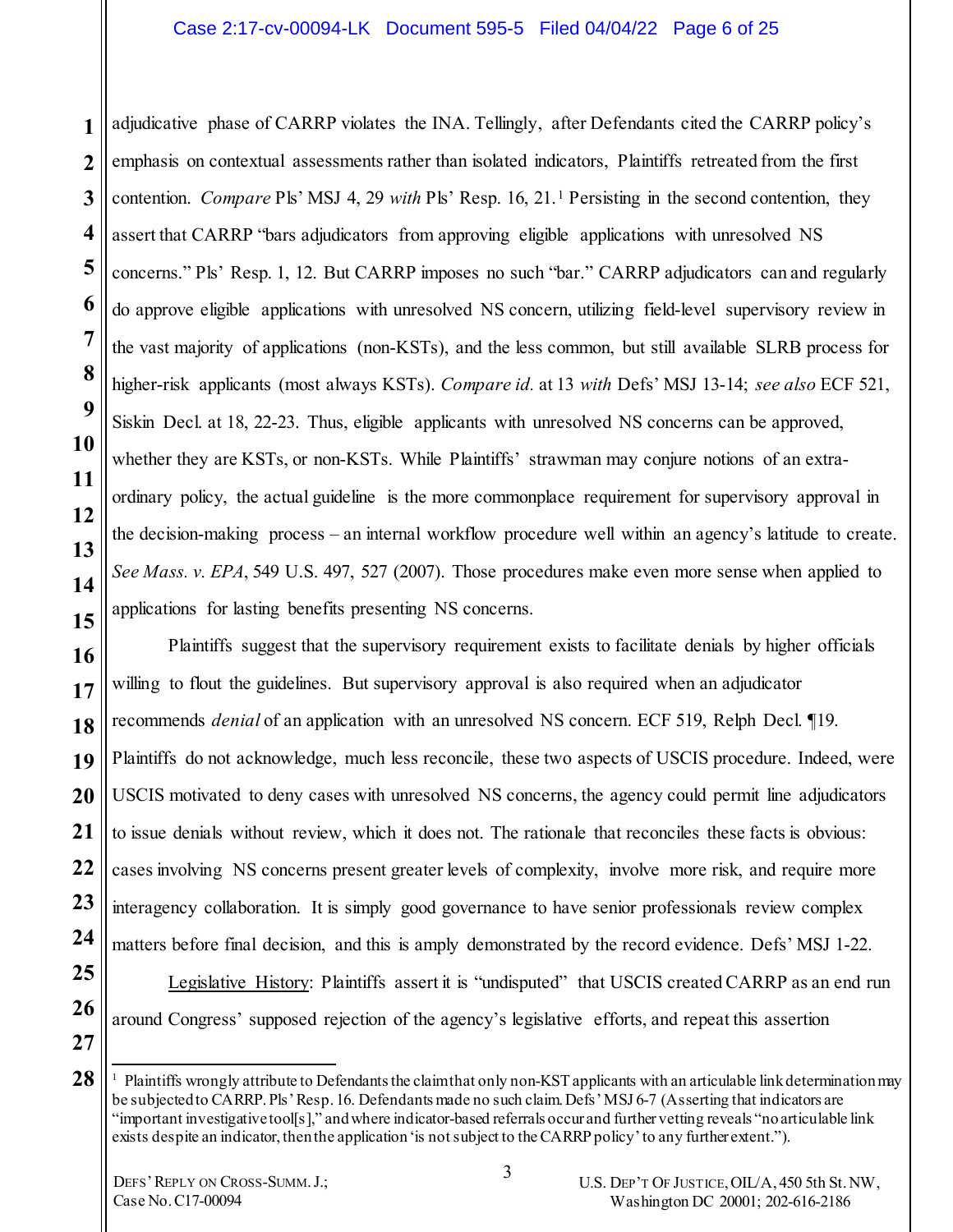#### Case 2:17-cv-00094-LK Document 595-5 Filed 04/04/22 Page 7 of 25

throughout their Response as if it were true and based on evidence. Pls' Resp. 1, 12-13, 23. To the 1 contrary, it is highly disputed, as discussed below. More importantly, Plaintiffs cite no policy or training  $\overline{2}$ 3 documents to show that CARRP does what they claim USCIS' proposed legislation intended. CARRP 4 does not bar USCIS from granting any applications, and it does not create any substantive grounds for 5 denying any applications. See Defs' MSJ 17-20. Plaintiffs' narrative that CARRP circumvents USCIS' 6 failed legislation is belied by simply comparing the CARRP policy to the proposed legislation. 7 Plaintiffs inaccurately claim that Defendants fail to dispute their factual 8 assertions concerning  $Pls'$ 9 Resp. 2-3. In actuality, Defendants simply elected not to dedicate significant portions of their opening 10 brief to responding to Plaintiffs' speculative assertions because they are not determinative of the legal 11 claims at issue in a class-action lawsuit. See Wal-Mart Stores, Inc. v. Dukes, 564 U.S. 338, 360, 367 12  $(2011).$ 13 even while this 14 Court has emphasized that this case concerns the lawfulness of the CARRP policy. See Defs' Ex. 31 at 15, 15

25, 30. Any suggestion by Plaintiffs that they need only show the merits of their legal claims with respect 16 to alleged harms experienced by a few is antithetical to class action law. See Transunion LLC v. Ramirez, 17 No. 20-297, 2021 WL 2599472, at \*10 (U.S. June 25, 2021) ("Article III does not give federal courts the 18 power to order relief to any uninjured plaintiff, class action or not.") (internal marks and citation 19 omitted).<sup>2</sup> 20

In any event, Plaintiffs' argument

is based upon flawed characterizations of the evidence. For example, Plaintiffs assert as "factual" support the arguments of counsel in their opening brief, as well as the conjecture of their own "experts" concerning propositions for which those "experts"

25 lack any personal knowledge. See Pls' Resp. 2, 3, 20. Plaintiffs also allege

 $27$ <sup>2</sup> Plaintiffs' unsupported allegations concerning are also at odds with their burden to prove their claims as to entire classes. For instance, Plaintiffs' reliance on data that 28 , Pls' Resp. 16, directly undermines their claim that

of designating applicants designated

21

22

23

24

26

DEFS' REPLY ON CROSS-SUMM. J.; Case No. C17-00094

U.S. DEP'T OF JUSTICE, OIL/A, 450 5th St. NW. Washington DC 20001; 202-616-2186

for non-evidentiary reasons, a far higher percentage of class members would be

Id. at 2. If USCIS had a class-wide practice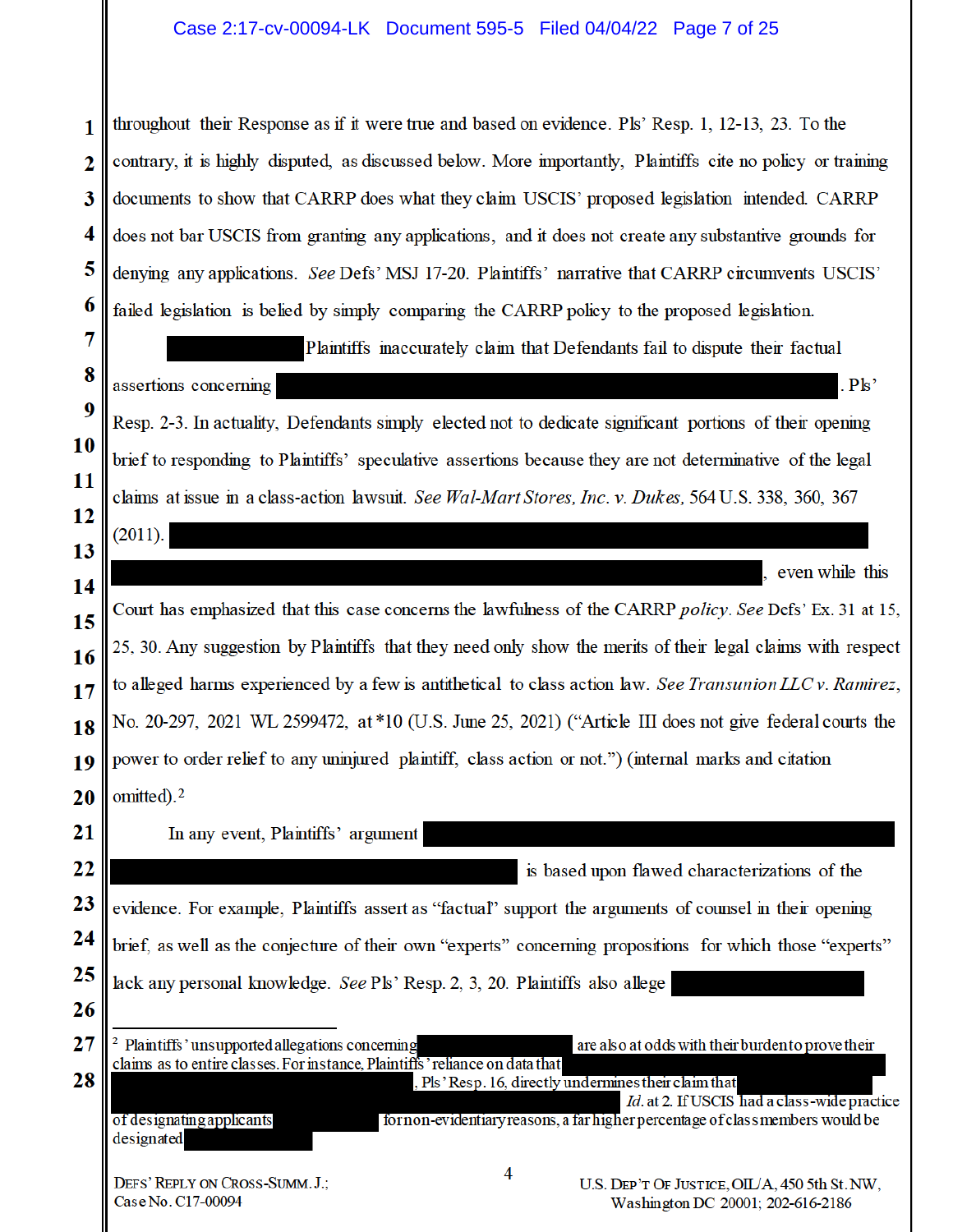# Case 2:17-cv-00094-LK Document 595-5 Filed 04/04/22 Page 8 of 25

| 1              | and then contend that Defendants have not disputed                                                           |  |  |  |
|----------------|--------------------------------------------------------------------------------------------------------------|--|--|--|
| $\overline{2}$ | those allegations. Pls' Resp. 2-3. This is simply not the case. With the Court's approval, Defendants        |  |  |  |
| 3              | withheld under the law enforcement privilege<br>originating from third agencies.                             |  |  |  |
| 4              |                                                                                                              |  |  |  |
| 5              | ECF 274 at 5. The Court ruled that it was not relevant to Plaintiffs' claim that USCIS misused the           |  |  |  |
|                | CARRP process. Id. This third agency<br>is not part of the evidentiary record, thus                          |  |  |  |
| 6              | Plaintiffs' assertions concerning<br>are not only                                                            |  |  |  |
| 7              | unfounded, but attempt to exploit<br>. <sup>3</sup> Notably, class                                           |  |  |  |
| 8              | counsel initially alleged that                                                                               |  |  |  |
| 9              | . See ECF 47 at 45-50. Just as that allegation has been proven wrong, Defs' MSJ 27, speculation              |  |  |  |
| 10             | is likewise dubious.                                                                                         |  |  |  |
| 11             | "Pre-textual Denials": Plaintiffs' assertion that CARRP employs widespread "pretextual denials"              |  |  |  |
| 12             | of applications suffers from two critical misconceptions: 1) that applicants denied at the conclusion of the |  |  |  |
| 13             | CARRP process were somehow found "statutorily eligible" before later having that eligibility stripped        |  |  |  |
| 14             | away; and 2) where NS information indicating ineligibility remains unstated in the denial of an              |  |  |  |
| 15             | application, any stated denial reason must be an illegitimate stand-in for the "real reason" for the denial. |  |  |  |
| 16<br>17       | Pls' Resp. 13, 18, 19, 38. But Defendants demonstrated that applicants must "continue to be eligible         |  |  |  |
| 18             | through adjudication" and the eligibility finding to which Plaintiffs refer is only a preliminary, prima     |  |  |  |
| 19             | facie preliminary determination. Defs' MSJ 18. Regarding the second misconception, the fact that there       |  |  |  |
| 20             | may be stated and unstated reasons for a denial does not render stated reasons unlawful. Defs' MSJ 37,       |  |  |  |
| 21             | 50. Record testimony makes clear that "the stated grounds must nonetheless be based on adequate record       |  |  |  |
|                |                                                                                                              |  |  |  |
| <u>22</u>      | evidence, accurately reflect reasons that factored into the decision, and be sufficient under the law."      |  |  |  |
| 23             | Defs' MSJ 20. Still, Plaintiffs point to no evidence that USCIS denies applications for reasons it does not  |  |  |  |
| 24             | believe correctly apply, much less any class-wide practice of denying eligible applications for unlawful     |  |  |  |
| 25             | reasons. In sum, Plaintiffs' repetitious narratives are rooted in selective and erroneous interpretations of |  |  |  |
| 26             | the evidence, statute, and case law. As demonstrated further below, upon application of the standards to     |  |  |  |
| 27             | the record evidence, the Court should grant summary judgment for Defendants on all claims.                   |  |  |  |
| 28             |                                                                                                              |  |  |  |
|                | Plaintiffs assertion that "Defendants admit that                                                             |  |  |  |

5

Pls' Resp. 2-3, is inaccurate; was also partially based on third agency information. Pls' Ex. 8 at 265:12-19.

U.S. DEP'T OF JUSTICE,OIL/A, 450 5th St. NW, Washington DC 20001; 202-616-2186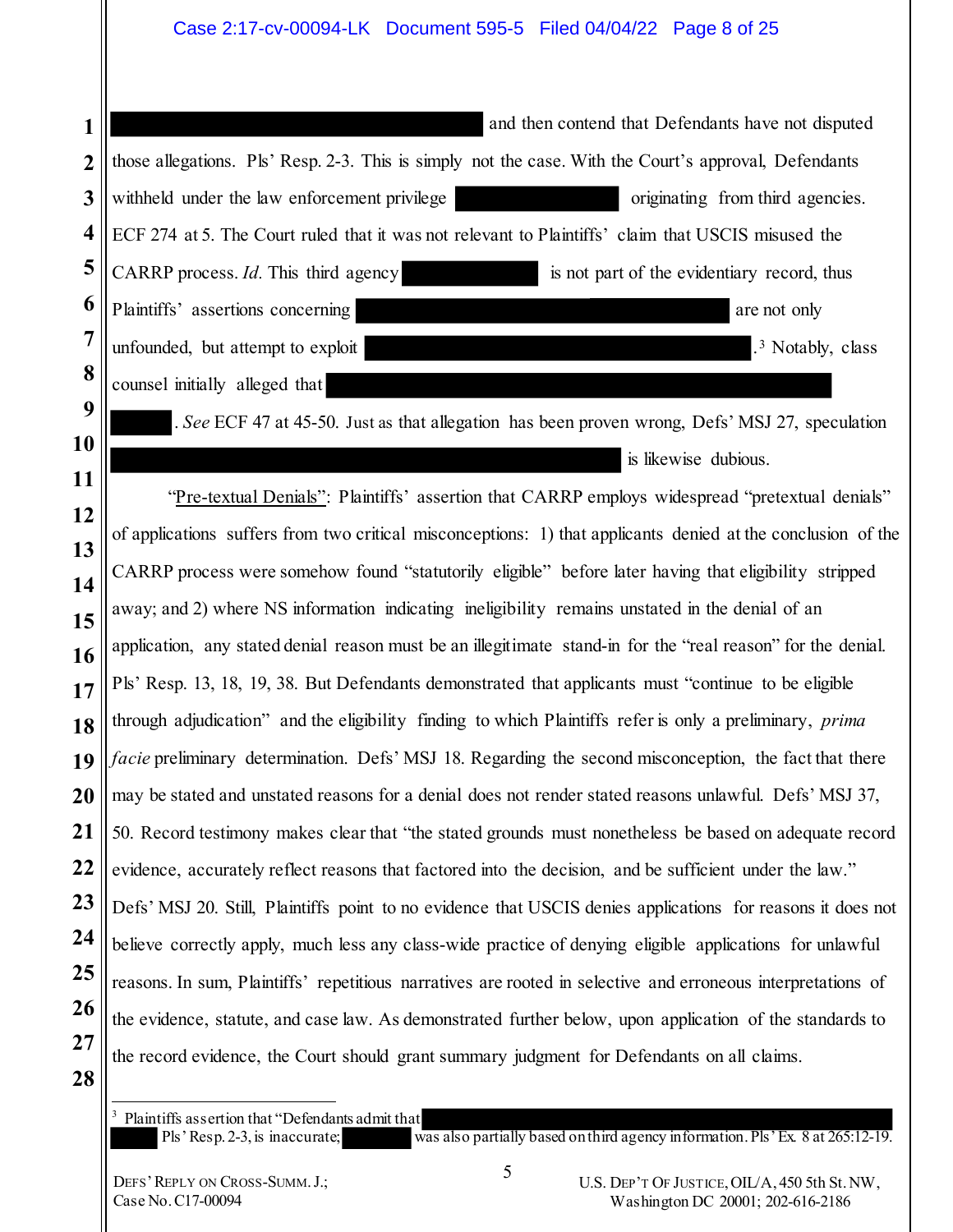**1 2**

**3**

**4**

**5**

**6**

**7**

**8**

**9**

**10**

**11**

**12**

**13**

**14**

**15**

**17**

**18**

**19**

**20**

**21**

**22**

**23**

**24**

**25**

**26**

## **III. SUMMARY JUDGMENT FOR DEFENDANTS IS WARRANTED ON THE EQUAL PROTECTION CLAIM.**

**16** Defendants' cross-motion underscored that Plaintiffs cannot show that CARRP expressly discriminates based on religion or national origin; Plaintiffs do not dispute this. Defs' MSJ 40; Pls' Resp. 31. Plaintiffs lack evidence raising a genuine issue that the disparate impact in CARRP referral rates is anything more than an incidental, benign feature of the process. Defendants presented the expert statistical analyses by Bernard R. Siskin, Ph.D., showing that elevated CARRP referral rates for applicants from Muslim-majority countries are much more strongly correlated with the higher level of terrorism in those countries; the correlation with the applicants' national origin or religion mostly disappears and is not statistically significant after controlling for the far stronger correlation with international terrorist incidents. Defs' MSJ 42-44; *see also id.* at 23-24; Defs' Ex. 11 at 5, 27-28, 30-31, 130, 134. In addition, Defendants demonstrated that other alleged circumstantial evidence Plaintiffs cited was insignificant. Defs' MSJ 45-51. Beyond showing the lack of unlawful discriminatory intent, Defendants also established that CARRP is facially legitimate, bona fide, and rationally-based, which fully satisfies equal protection requirements in the national security and immigration context. *Id.* at 40, 52-54.

In opposing Defendants' showing, Plaintiffs fail to raise a genuine issue that unlawful discriminatory intent can be inferred from CARRP's implementation. They do not dispute that Dr. Siskin's regression analysis shows that "CARRP's disparate impact is simply reflective of the purportedly higher rate of terrorist events in majority Muslim countries." Pls' Resp. 32. Plaintiffs present no similar expert analysis to support the inference they would draw from CARRP referral rates, and do not dispute Dr. Siskin's statistical expertise or most of his analyses and conclusions. ECF 463 at 1. Further, as Defendants show (ECF 485 at 7-12), his sound regression analysis refutes any inference of unlawful discrimination arising from CARRP referral rates. Defs' MSJ 42-44; *see also id.* at 23-24.4 Plaintiffs further concede that "most referrals to CARRP are based on third-agency information,"

**<sup>28</sup>** 4 To exclude Dr. Siskin's regression analysis, Plaintiffs rely on the unsupported opinion of their expert, Dr. Sageman, that data showing higher rates of terrorist events in countries associated with higher CARRP referral rates is unreliable. Pls' Resp. 32 (citing ECF 463 at 6-12; ECF 503 at 3-6). Dr. Sageman's unsupported views include that the U.S. is, "by far, [the] number one" state sponsor of terrorism, Defs' Ex. 54, Deposition of Marc Sageman at 225:2 to 226:9, and that no act can constitute terrorism if it occurs in a country not at peace, *id.* at 22:16 to 23:12; 24:23 to 26:17.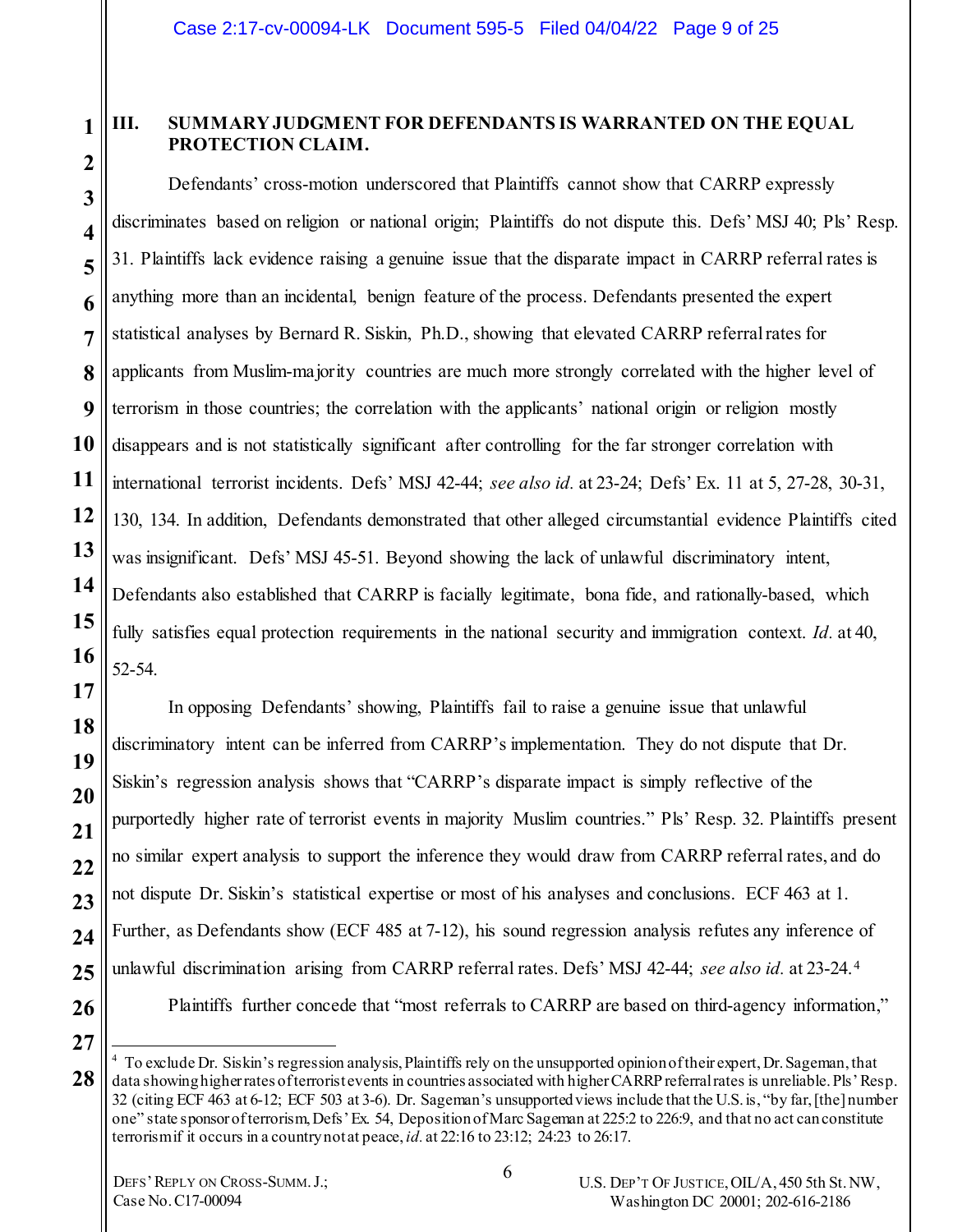#### Case 2:17-cv-00094-LK Document 595-5 Filed 04/04/22 Page 10 of 25

and admit that "USCIS alone decides whether the third-agency information warrants CARRP treatment." Pls' Resp. 33. This admission undermines their theory that USCIS "subordinate[s] its authority" to third agencies (ECF 47 at 17), which is also controverted by the evidence (Defs' Ex. 10, ¶¶57-59; ECF 518, Quinn Decl. ¶34). Also, Plaintiffs cite no evidence that USCIS interprets third agency information differently depending on religion or national origin. It thus remains significant that information from third agencies drives CARRP referrals, not USCIS information. Defs' MSJ 44-45.

Plaintiffs wrongly claim that nationality and the set once "require equivalently" once  $\mathbb{R}$  and  $\mathbb{R}$  and  $\mathbb{R}$  once  $\mathbb{R}$  and  $\mathbb{R}$  are  $\mathbb{R}$  and  $\mathbb{R}$  and  $\mathbb{R}$  are  $\mathbb{R}$  and  $\mathbb{R}$  are  $\mathbb$ greater scrutiny for NS concerns," and that this is undisputed. Pls' Resp. 33. Plaintiffs made no such previous assertion, describing instead the consideration in connection with other factors. Pls' MSJ 11; *see id.* at 49. They fail to show that national origin alone was ever a "motivating factor" in these assessments. Similarly, Plaintiffs fail to show that either the National Security Entry-Exit Registration System ("NSEERS") or Terrorist Screening Database ("TSDB") are relevant historical considerations to assessing whether CARRP is unlawfully discriminatory. Pls' Resp. 33. The Fourth Circuit decision upholding the TSDB did not analyze equal protection because the claim was dismissed and not pursued, suggesting it lacked merit. *See Elhady v. Kable*, 993 F.3d 208, 218 (4th Cir. 2021). The fact that *Rajah v. Mukasey*, 544 F.3d 427 (2d Cir. 2008), did not apply strict scrutiny does not change the fact that the decision upheld NSEERS.<sup>5</sup> Given the legality of these programs, they cannot infer CARRP's unlawfulness.

Regarding "religious scrutiny," Plaintiffs weave out of whole cloth a proposition that "Defendants . . . scrutiniz[e] religious practices only of CARRP applicants," apparently based on the assertion that Defendants "offer no evidence that they teach officers to ask the same questions about religious practices outside of CARRP." Pls' Resp. 34. To raise a genuine issue preventing summary judgment, Plaintiffs must show more than Defendants not affirmatively *disproving* Plaintiffs' claim. *See Anderson v. Liberty Lobby, Inc.*, 477 U.S. 242, 250 (1986) (if moving party meets initial burden, opposing party must set forth specific facts showing a genuine issue). Plaintiffs fail to cite evidence that Defendants do not pose

**1**

l 5 Plaintiffs incorrectly assert that in *Ramos v. Wolf*, 975 F.3d 872 (9th Cir. 2020), the Ninth Circuit declined to apply the facial legitimacy/rational basis constitutional test of *Trump v. Hawaii*, 138 S. Ct. 2392, 2419-21 (2018), to "cases involving immigration benefits for U.S. residents." Pls' Resp. 31. This mistaken contention overreads *Ramos* and unjustifiably limits *Trump v. Hawaii*, as Defendants explained. Defs' MSJ 52-54 & n.7.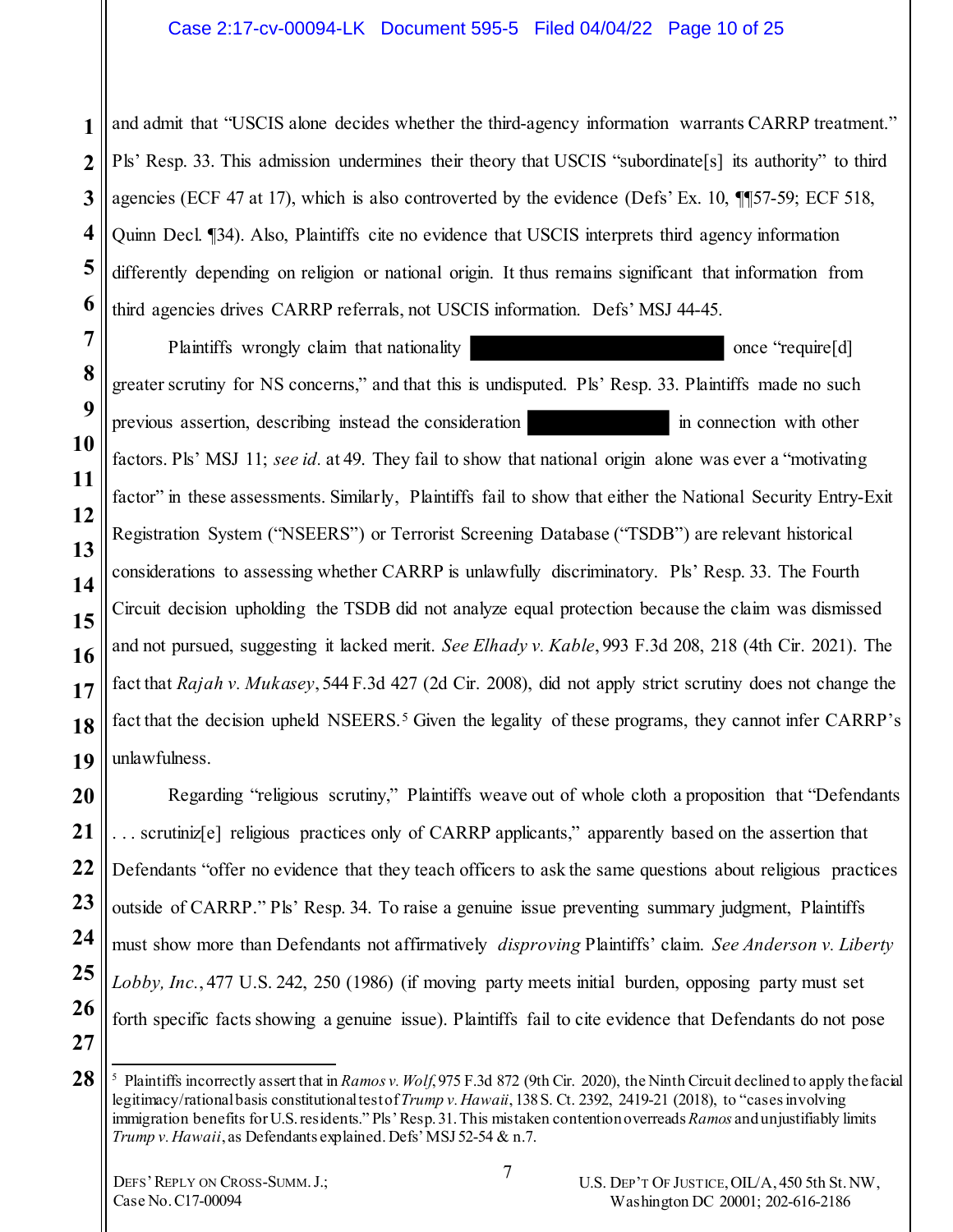**1 2 3 4 5 6 7** religion-related questions outside of CARRP, so USCIS asking such questions within CARRP is immaterial where Defendants have already shown their legitimacy. Defs' MSJ 47-48. While Plaintiffs contend that religion-related questions "cannot be divorced from the broader context of anti-Muslim animus in the United States," Pls' Resp. 34, they cite no authority for the proposition that some "broader context" beyond actions related to CARRP is relevant under *Arlington Heights v. Metro. Housing Dev. Corp.*, 429 U.S. 252, 264-68 (1977). No similar considerations were made in cases analogous to the present one. *See Trump v. Hawaii*, 138 S. Ct. at 2419-23; *Rajah*, 544 F.3d at 438-39.6

As to pretextual denials, Plaintiffs' assertion that the leading Supreme Court case is not "relevant to an equal protection challenge," Pls' Resp. 35, is nonsensical when they assert that CARRP's alleged "playbook of pretextual denials" supports their equal protection claim, Pls' MSJ 50. Defendants have shown, particularly in light of that case, *Dep't of Com. v. New York*, 139 S. Ct. 2551 (2019), how Plaintiffs' undefined references to "pretextual denials" are meaningless. Defs' MSJ 50-51. While Plaintiffs now try to clarify their use of the term "pretextual," Pls' Resp. 19 n.12, their usage continues to cover a variety of meanings, including what *Dep't of Commerce* recognizes as lawful: having unstated reasons for an administrative decision in addition to stated reasons, *see* 139 S. Ct. at 2573, 2575. Plaintiffs apparently believe that *no* decision made under CARRP could fall within this description of a lawful administrative decision, yet they offer no reason for that belief.

Finally, Plaintiffs fail to show that CARRP lacks a rational basis. That claim turns on their central allegation that the CARRP NS inquiry is "extra-statutory," Pls' Resp. 36, yet this assertion is incorrect given that the grounds on which USCIS vets immigration benefits under CARRP are legitimately based on terrorism-related grounds of inadmissibility and USCIS' broad inquiry authority. Defs' MSJ 6, 32-34, 63 n.11. Plaintiffs do not dispute the breadth of this authority, instead repeating a mantra of "extrastatutoriness" based on an amalgam of theories for which they identify no precedent. Pls' Resp. 12. None

**8**

**9**

**10**

**11**

**12**

**13**

**14**

**15**

**16**

**17**

**18**

**19**

**20**

**21**

**22**

**23**

**24**

**<sup>26</sup> 27 28** l <sup>6</sup> Among Plaintiffs' irrelevant "broader context" evidence is the deposition of USCIS senior immigration officer Nadia Daud. Pls' Resp. 34-35. The quoted passages concern events unrelated to CARRP that occurred soon after September 11, 2001. Pls' Ex. 110 at 39:9-11, 39:25, 47:19-20. The training she arranged occurred no later than 2007. *Compare id.* at 41:6-9 *with* Defs' Ex. 55, Deposition of Nadia Daud, at 14:9-10. Meanwhile, she has been in her current position since 2017, yet never heard colleagues in her office "who work on CARRP cases mak[e] derogatory comments about individuals from the Middle East." *Id.* at 168:14-17; *see id.* at 20:14-18. Plaintiffs also challenge USCIS' current training as "profoundly biased," but cite only their counsel's declarationreciting the training. Pls' Resp. 35. Plaintiffs also claim "there is no evidence that Defendants actually provide" this training, but cite evidence showingcultural awareness training is given. Pls' Ex. 112 at 257:9-10.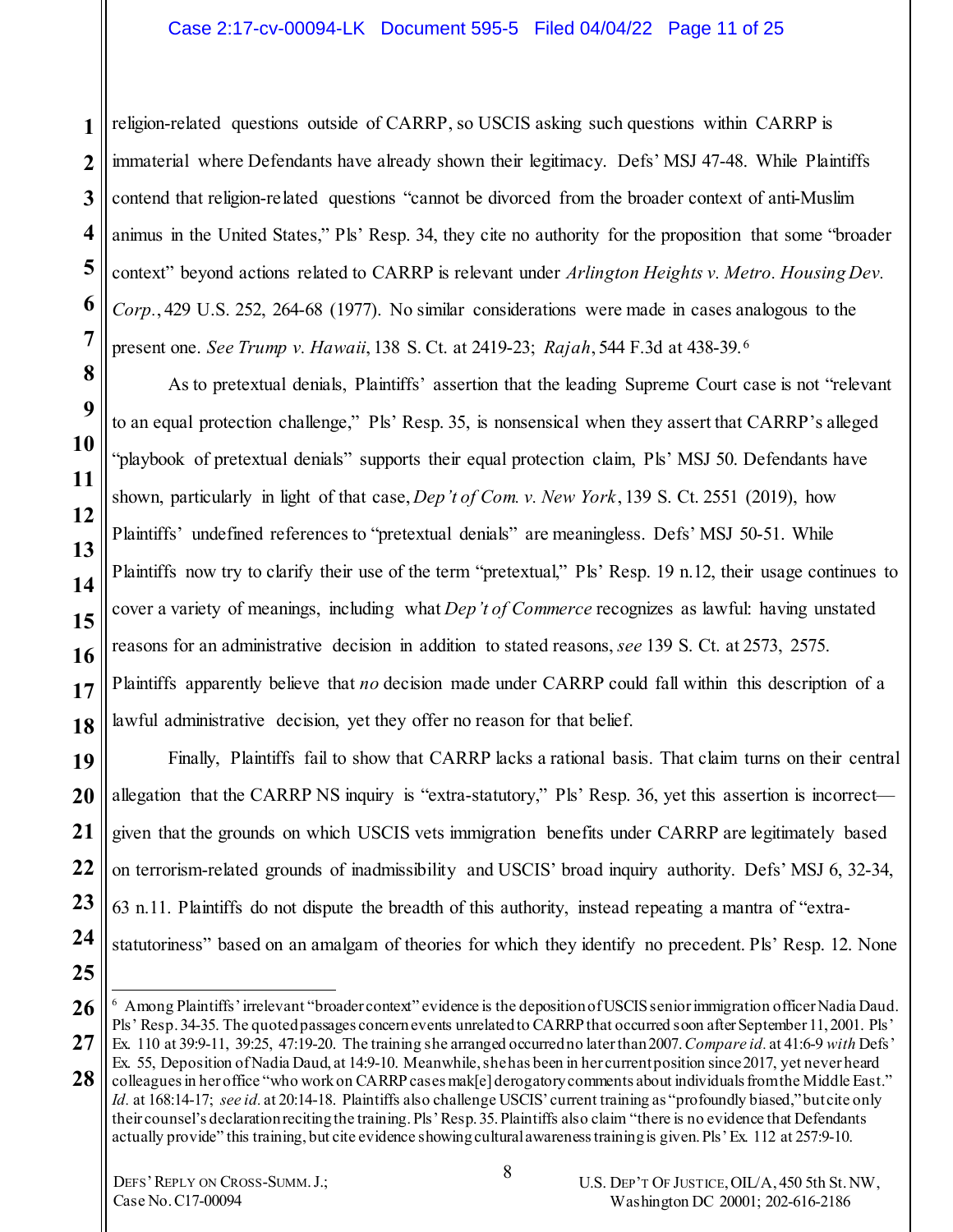of these theories, individually or collectively, shows that USCIS holds immigration benefit applicants to any legal standard other than that set by statute and regulation. Also, Plaintiffs' claim that "Defendants fail to meaningfully engage" with relevant precedent, Pls' Resp. 36, is simply wrong. Defs' MSJ 55 n.8 (citing, *inter alia*, "KAB Rpt at 16-17," located at Defs' Ex. 10).

### **IV. PLAINTIFFS FAIL TO SHOW CARRP IS REVIEWABLE UNDER THE APA AND, EVEN IF REVIEWABLE, THAT IT IS UNLAWFUL.**

As Defendants established, CARRP is neither an "agency action" nor a "final agency action," as required for review under the Administrative Procedure Act ("APA"). Defs' MSJ 55-58. In addition, CARRP is unreviewable as a matter "committed to agency discretion by law,"  $5 \text{ U.S.C.}$   $\frac{6}{3} \frac{701(a)(2)}{20}$ , because it concerns an agency's decision about the degree and manner of scrutiny within its authorized inquiries. Defs' MSJ 59-60. Defendants also showed that judicial review is limited to the administrative record. *Id.* at 60-61. That record shows that USCIS adequately considered CARRP's implementation; CARRP is statutorily authorized; decisions under CARRP accord with regulations; CARRP did not require notice-and-comment; and Plaintiffs have no APA claim for systemic delay. *Id.* at 61-66 & n.11.

# **A. Plaintiffs Fail to Show CARRP is Reviewable under the APA.**

Contrary to their initial assertion, Pls' MSJ 26 n.12, Plaintiffs now recognize that the Court did not conclusively rule that CARRP is a "final agency action" under 5 U.S.C. § 704 so as to be reviewable under the APA. Pls' Resp. 7. They also recognize that CARRP's alleged effects on "qualified applications," meaning the applications of eligible applicants, was an important aspect to the Court's preliminary ruling in allowing APA claims to proceed, as Defendants explained. *Compare* Pls' Resp. 7 with Defs' MSJ 57-58 and Defs' Ex. 31 at 19. Yet Plaintiffs fail to show that CARRP systematically affects "qualified applications" so as to constitute final agency action. Their only assertion in this respect is that CARRP "urges officers to find pretextual reasons to deny *eligible* applicants with unresolved NS concerns." Pls' Resp. 8 (emphasis added). But well over 75% of applications subject to CARRP are approved, Defs' Ex. 11 at 50, showing that denial is not the norm, and Plaintiffs never show that denied applicants were nevertheless eligible. Further, Plaintiffs have never shown that denials of applications subject to CARRP meet in any consistent way, if at all, the criteria for impermissibly pretextual decisions

**1**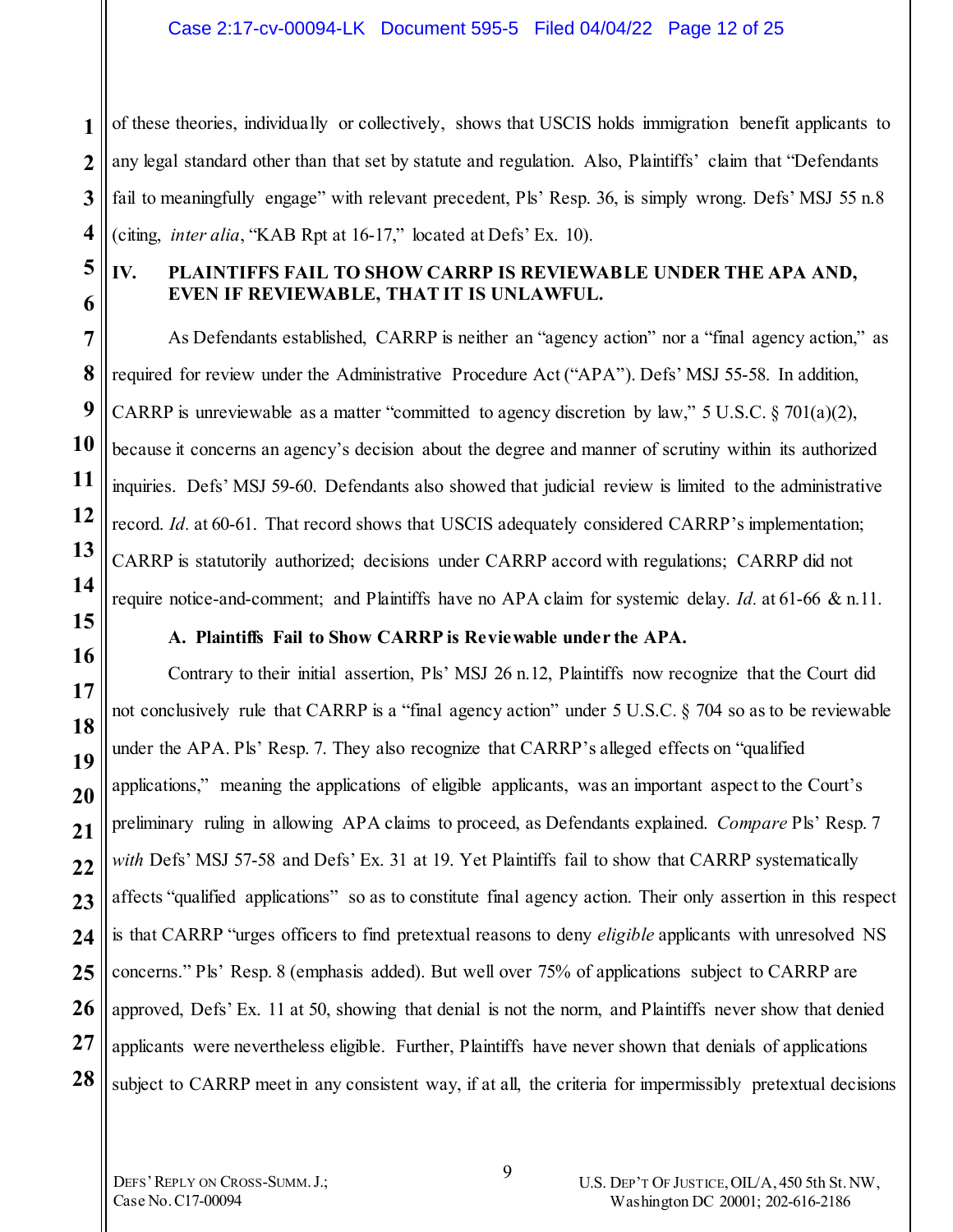instead of permissibly having both stated and unstated denial reasons as discussed in *Dep't of Com.*, 139 S. Ct. at 2573-76. Plaintiffs therefore have not raised a genuine issue that CARRP affects thousands of applicants whose *qualified* applications are "allegedly indefinitely delayed or denied," and therefore have not proven a premise for the Court assuming the existence of "final agency action." Defs' Ex. 31 at 19.

Aside from asserting that CARRP "urges officers to find pretextual reasons to deny," Plaintiffs cite three other facts in an effort to show that CARRP has legal consequences so as to constitute final agency action. Pls' Resp. 8. All concern the manner in which CARRP operates, and show no legal effects or consequences. Specifically, CARRP processing differs from "the usual process," but that fact in itself neither has legal consequences for anyone, nor is it legally enforceable. The same is true for not disclosing CARRP to applicants, and for restricting which official may approve certain CARRP applicants. By contrast, in the case on which Plaintiffs primarily rely, *see* Pls' Resp. 8, abiding by the government procedures at issue was a condition on participation in a group, and failure could result in revoking group membership. *See Gill v. United States DOJ*, 913 F.3d 1179, 1184-85 (9th Cir. 2019). CARRP is thus not an action "by which rights or obligations [are] determined, or from which legal consequences will flow," and not final agency action. *Bennett v. Spear*, 520 U.S. 154, 178 (1997) (internal marks and citation omitted). Instead, the reviewable final agency action is a denial of the benefit application. *See Mamigonian v. Biggs*, 710 F.3d 936, 945 (9th Cir. 2013). <sup>7</sup>

Even if CARRP is a final agency action, Plaintiffs still fail to overcome clear law that creating and implementing an internal agency policy guiding the level of scrutiny for lawful inquiries is committed to agency discretion by law, and therefore unreviewable under 5 U.S.C.  $\S 701(a)(2)$ . In rebuttal, Plaintiffs assert that CARRP "formulat[es] . . . eligibility criteria." Pls' Resp. 10. But it does not; it only guides the agency's legitimate inquiries into statutory eligibility, Defs' MSJ 6-20, 32-34. Unlike in the DACA case on which Plaintiffs rely, CARRP itself does not "create[] a program for conferring affirmative immigration relief," or specify "enumerated criteria" upon which applications subject to CARRP will be granted or denied. *DHS v. Regents*, 140 S. Ct. 1891, 1906 (2020). The decision in *Perez Perez v. Wolf*, 943 F.3d 853 (9th Cir. 2019), is similarly distinguishable, as it concerned criteria for

10

**1**

**2**

**3**

**4**

**5**

**6**

**7**

**8**

**9**

<sup>7</sup> Also, while arguing that theirs is not an unreviewable programmatic challenge, Pls' Resp. 9-10, Plaintiffs fail to address decisions holding that USCIS policies analogous to CARRP are not subject to review under the APA. Defs' MSJ 56.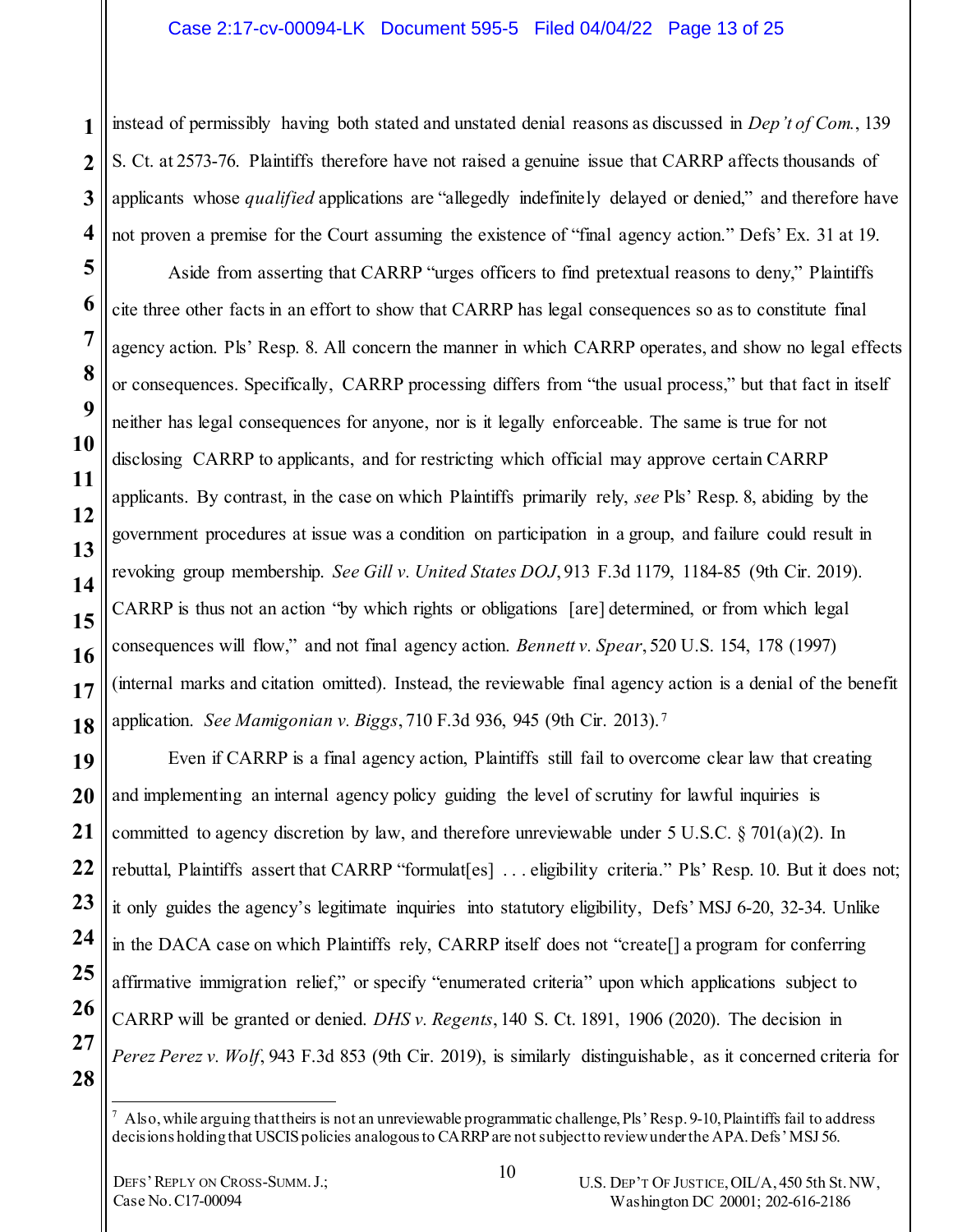**1** granting or denying U-visas. *See id.* at 859-60, 862-83. CARRP, however, concerns matters "traditionally left to agency discretion" that are unreviewable—particularly the level of scrutiny given to particular inquiries. *Regents*, 140 S. Ct. at 1905 (internal marks and citation omitted). While Plaintiffs read *Heckler v. Chaney*, 470 U.S. 821 (1985), as limiting unreviewable matters to an agency "not taking action," Pls' Resp. 11 (emphasis omitted), this is incorrect, as cited cases regarding level-of-scrutiny show. Defs' MSJ 59-60. Notably, *Heckler* encompassed not only agency decisions not to enforce, but also decisions not to investigate, *see* 470 U.S. at 824, 838, which necessarily include decisions about degree and scope.

## **B. Even if CARRP is Reviewable Under the APA, Plaintiffs Fail to Show It is Unlawful.**

# **1. CARRP Does Not Impose Extra-Statutory Eligibility Criteria.**

Defendants addressed at length the substance of Plaintiffs' APA claims. Defs' MSJ 61-66 & n.11; *see also id.* at 32-37. <sup>8</sup> In response, Plaintiffs refer to five items as proof that "CARRP imposes extrastatutory criteria to the approval" of applications. Pls' Resp. 12; *see id.* at 12-17. These five items prove nothing. First, the fact that USCIS ultimately approved applications does not

show applicants should be considered conclusively eligible earlier in the adjudication process. Plaintiffs do not expressly dispute that dispositive eligibility decisions await USCIS' final adjudication, nor do they contest USCIS' broad inquiry authority, Defs' MSJ 18, 32-34; both preclude considering applicants conclusively eligible prior to adjudication.<sup>9</sup>

Second, Plaintiffs incorrectly claim "CARRP's rules are legislative," and thus extra-statutory, "as USCIS sought but failed to legislate the same rules." Pls' Resp. 12. While the proposed legislation would have (1) barred USCIS from granting benefit applications before completing background and security checks, and (2) permitted denial or long-term withholding of adjudication of applications when an

 $\overline{a}$  $8$  Plaintiffs erroneously assert that Defendants concede certain claims by not addressing them. Pls' Resp. 1, 6, 12. Yet Defendants addressed the issues cross-referencing an extended discussion further refuting Plaintiffs' arguments. Defs' MSJ 63 n.11 (referencing pp. 32-37). Regardless, omissions in summary judgment briefing are not concessions and do not alter summary judgment standards. LCR 7(b)(2); *Amica Ins. Co. v. Scherdnik*, No. 3:20-cv-05561-RAJ, 2021 WL 807675, at \*2 (W.D. Wash. Mar. 3, 2021).

 $9$  Plaintiffs also do not dispute that potential inadmissibility on terrorism-related grounds implicates the good moral character and attachment requirements for naturalization. Defs' MSJ 2, 30-31, 53-54. They claim only that there is a presumption of good moral character, citing a regulation and their purported expert. Pls' Resp. 4. Their expert is incorrect, as the regulation shows. *See* 8 C.F.R. § 316.10(a)(1); *see also Berenyi v. Dist. Dir.*, 385 U.S. 630, 634, 637 (1967). Their reliance on a denaturalization case, Pls' Resp. 4 n.4, is inapt.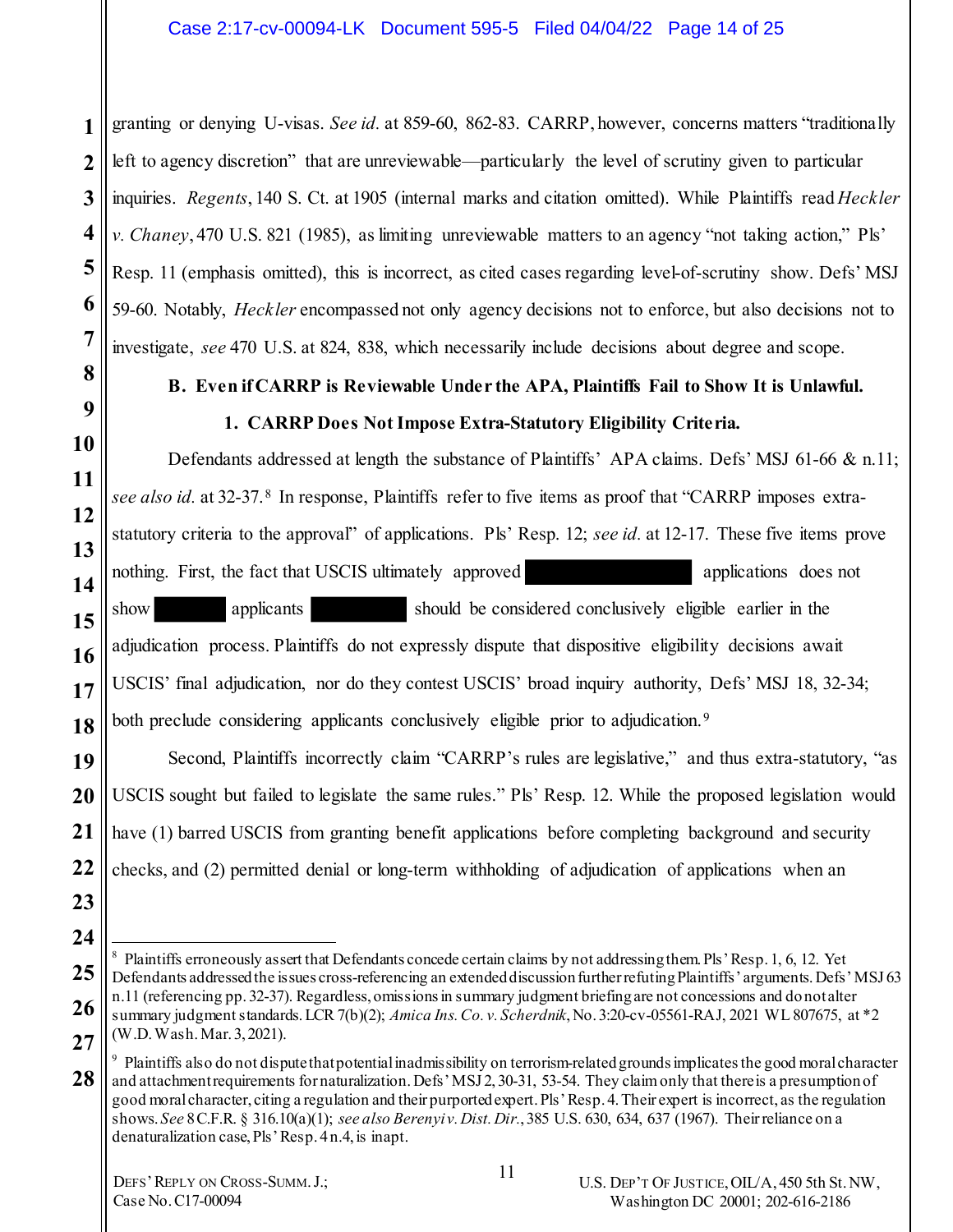#### Case 2:17-cv-00094-LK Document 595-5 Filed 04/04/22 Page 15 of 25

applicant is subject to an ongoing NS investigation, Pls' Ex. 103, Plaintiffs cite no policy or training documents showing that CARRP implements equivalent provisions—indeed, it does not.<sup>10</sup> Also, a bill's failure to pass "provide<sup>[5]</sup> no support for the hypothesis that both Houses of Congress silently endorsed [the opposite] position." *United States v. Estate of Romani*, 523 U.S. 517, 534 (1998).

Third, Plaintiffs cite CARRP's limitation on adjudicators approving certain eligible applications "unless they have permission from the highest levels of USCIS." Pls' Resp. 13. As such approvals actually occur, Pls' MSJ 17, this argument is only a legally unsupported attack on USCIS' delegation of authority and assignment of duties within its ranks. *Cf.* Defs' MSJ 29-32 (describing agency's sources of adjudication authority); *Mass. v. EPA*, 549 U.S. 497, 527 (2007) ("an agency has broad discretion to choose how best to marshal its limited resources and personnel to carry out its delegated responsibilities"). Moreover, supervisory approval is required even when an adjudicator recommends denial of an application. ECF 519, Relph Decl. ¶19. Finally, Plaintiffs reprise, Pls' Resp. 13-14, their faulty arguments about pretextual decisions. *See supra* Parts III, IV.A; Defs' MSJ 49-51.

Plaintiffs' fourth and fifth assertions contend that

**16 17** although "NS concerns are not synonymous with grounds of ineligibility." Pls' Resp. 12; *see id.* at 15-16. These assertions amount to another instance of Plaintiffs mistaking correlation for causation. Defendants' statistics expert Dr. Siskin explained that "[j]ust because two factors are correlated does not mean that one causes the other." Defs' Ex. 11 at 5; *see also id.* at 7, 109-10. There are scientific methods for determining whether correlation is caused by certain factors, *cf. id.* at 19, 23-28, 111-30, but Plaintiffs offered no such evidence. In particular, they cite no data regarding the bases on which the applications in question were actually denied. Without excluding the possibility that the stated grounds were valid, Plaintiffs' correlation argument is meaningless.

**24 25**

**1**

**2**

**3**

**4**

**5**

**6**

**7**

**8**

**9**

**10**

**11**

**12**

**13**

**14**

**15**

**18**

**19**

**20**

**21**

**22**

**23**

#### **2. CARRP is Consistent with Regulations.**

In asserting CARRP violates 8 C.F.R. § 103.2(b)(16), which requires disclosure of the intended basis for the agency's decision, Pls' Resp. 17-20, Plaintiffs concoct a new claim not in their operative

**28**

**26**

l <sup>10</sup> CARRP incorporates the general abeyance regulation, 8 C.F.R. § 103.2(b)(18), which provides for limited withholding of adjudication. Defs' MSJ 35-36. But the regulation pre-dates CARRP, *see* 53 Fed. Reg. 26034 (July 11, 1988), so legislation authorizing such abeyances for CARRP was unnecessary.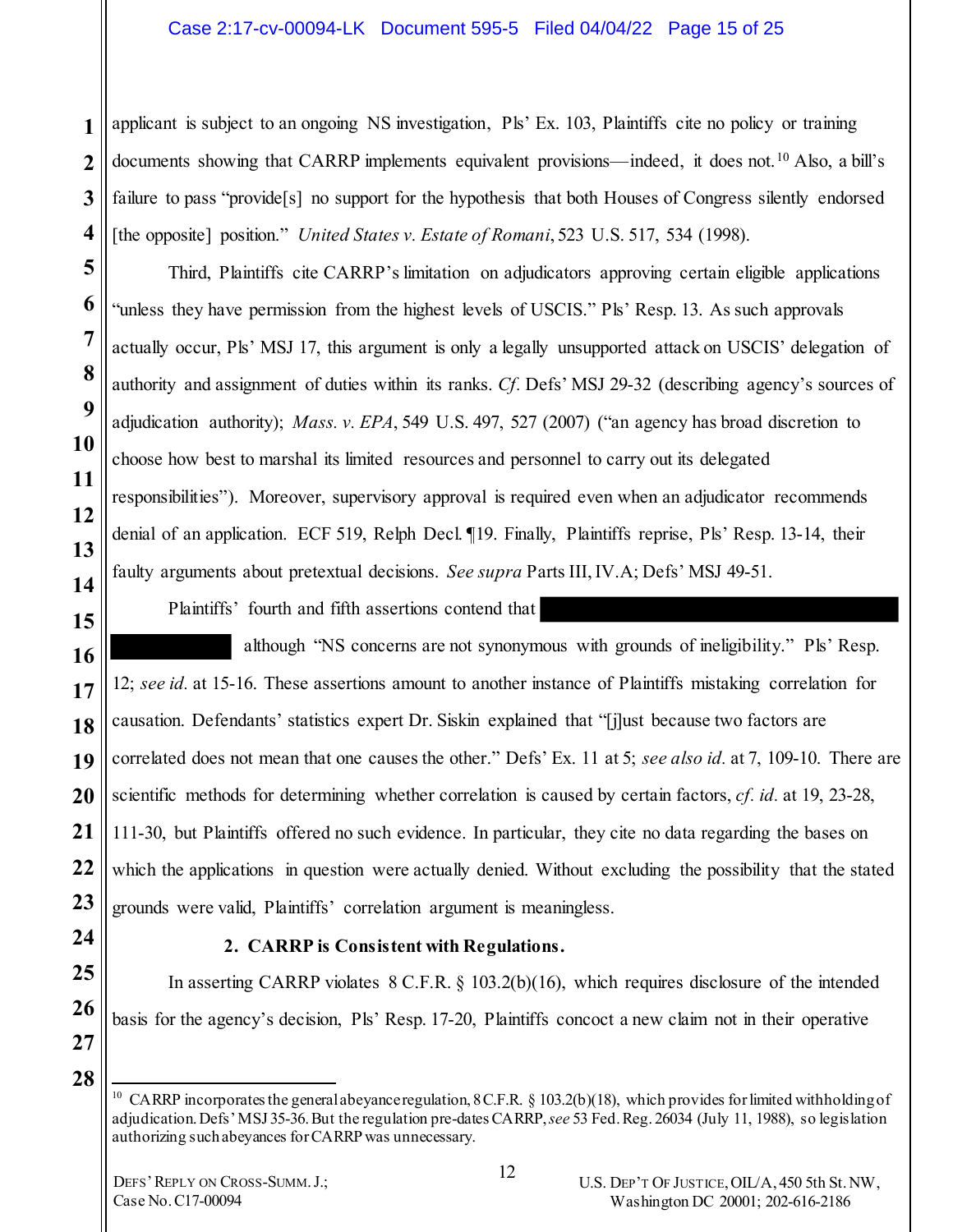**16** complaint, ECF 47. It fails in any event. Defendants acknowledged their limited disclosure requirements, including those under § 103.2(b)(16), in denying applications, and explained that this regulation does not require disclosure of considerations tangential to the basis for decision. Defs' MSJ 36-37, 58. In arguing about the meaning of language in the regulation, Plaintiffs ignore portions limiting the disclosure requirement to the grounds on which a decision is "based," while turning their blinders toward what USCIS "considered." *Id.* at 17-18. Clearly, though, if the regulation intended that USCIS must disclose everything it considered in deciding an application, it would say so—but does not. Instead, the regulation requires disclosure of only information on which decisions are "based." 8 C.F.R. § 103.2(b)(16)(i), (ii).<sup>11</sup> Plaintiffs also replay their faulty pretext argument, Pls' Resp. 18-20, which assumes that USCIS' consideration of *any* information in CARRP is always the basis for decision such that the regulation requires disclosure of all CARRP-related information. Plaintiffs do not and cannot show that this is uniformly true, as they must, Defs' MSJ 38, even assuming that might occur in a single instance. Their inability to show CARRP decisions are uniformly and unlawfully pretextual is particularly true given the recognized ability of agencies to have unstated reasons (including national security reasons) for their decisions. *See Dep't of Com.*, 139 S. Ct. at 2573, 2575.12

**1**

**2**

**3**

**4**

**5**

**6**

**7**

**8**

**9**

**10**

**11**

**12**

**13**

**14**

**15**

**17**

**18**

**19**

**20**

**21**

**22**

**23**

**24**

**25**

#### **3. Plaintiffs Cannot Assert a Blanket Unlawful Delay Claim.**

Regarding delay issues, Plaintiffs mischaracterize the Court's certification order, asserting that it ruled a delay claim is "amenable to class treatment." Pls' Resp. 22 (citing ECF 69, at 25). There was no such ruling; in fact, the Court rejected Defendants' argument that alleged delay was at the heart of the case: "Plaintiffs' claim is that CARRP is an unlawful program. A byproduct of CARRP's alleged unlawful program is unreasonable delays." ECF 69, at 25; *see also id.* at 19; ECF 58, at 8, 23, 26-27 (Plaintiffs similarly describing their suit). Plaintiffs now assert that alleged delay is not a byproduct of other alleged wrongs, but a wrong in itself. As previously explained, Defs' MSJ 64-66, this generalized

**<sup>26</sup> 27**  $\overline{a}$ <sup>11</sup> Plaintiffs' argument, in the analogous context of prosecutorial discretion, would appear to require all uncharged violations and related investigative material to be disclosed (even investigative material unnecessary to sustain a charged offense), opening to question the motives for pursuing only lesser offenses or unrelated violations.

**<sup>28</sup>** <sup>12</sup> Judicial review of a final denial is available, Defs' MSJ 30, 32, and in such proceedings an unsuccessful applicant may claim that an agency decision is unlawfully pretextual. Contrary to Plaintiffs' view, Pls' Resp. 5, this is true even where USCIS denies adjustment of status purportedly in the exercise of discretion, because discretion cannot be exercised unlawfully. *Cf. Rivera-Peraza v. Holder*, 684 F.3d 906, 909 (9th Cir. 2012).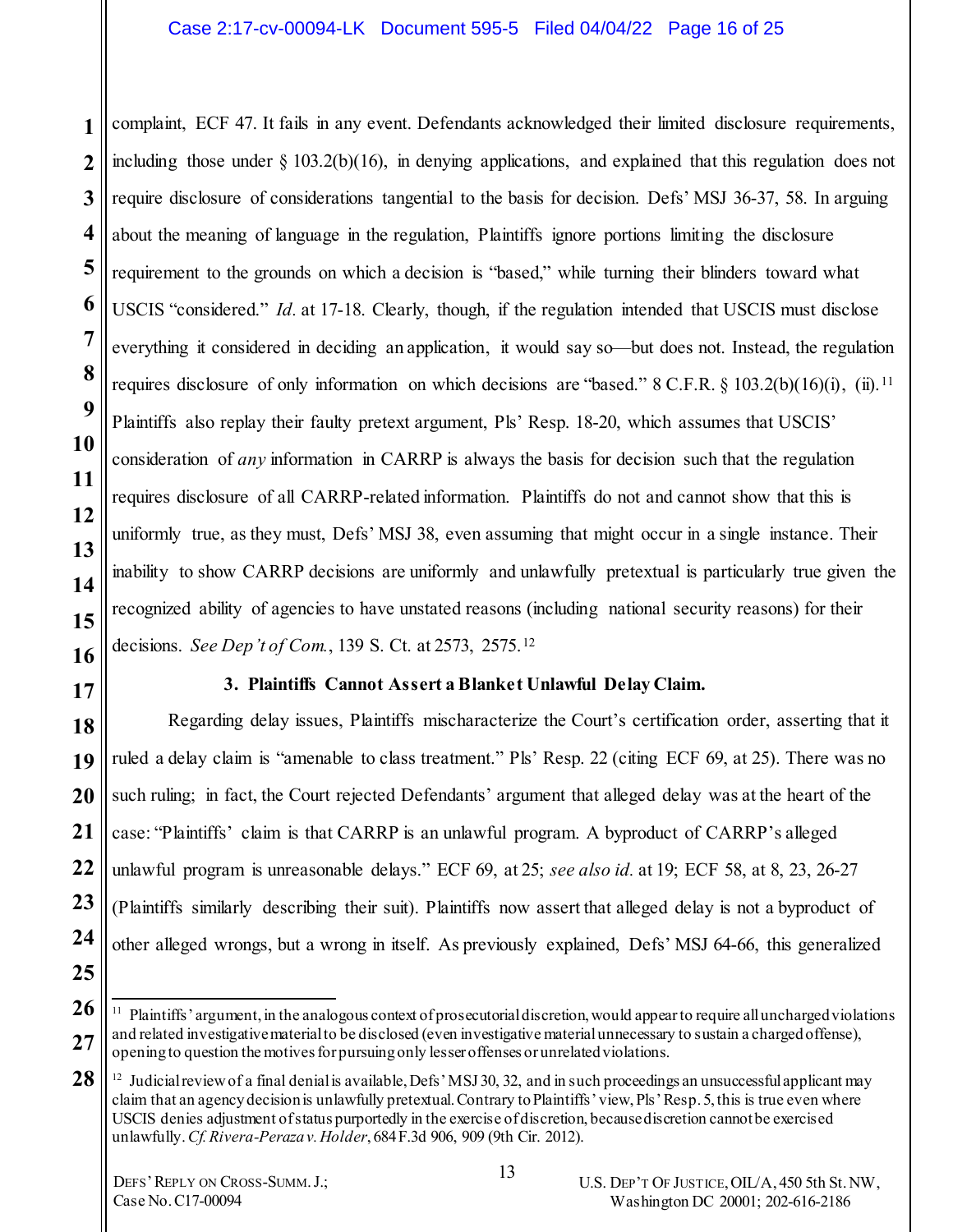delay claim is not cognizable, and the cases Plaintiffs cite are inapposite. One explains that common issues *aside from delay* may warrant class treatment, even while "varying times of delay . . . could influence the type of relief [to be] grant[ed]." *Nio v. United States DHS*, 323 F.R.D. 28, 32 n.2 (D.D.C. 2017). Delay of specific applications is not at issue here, with named plaintiffs' applications decided.<sup>13</sup>

**4. CARRP is Neither a Legislative Rule nor Arbitrary and Capricious.**

Plaintiffs' notice-and-comment claim turns on whether CARRP implements extra-statutory eligibility criteria. Pls' Resp. 23. As again shown above, *see supra* Part IV.B.1, it does not, and therefore the claim fails. Defendants have shown USCIS' considerations in deciding to implement CARRP were more than adequate. Defs' MSJ 61-63; *see also FCC v. Prometheus Radio Proj.*, 141 S. Ct. 1151, 1160 (2021) ("[t]he APA imposes no general obligation on agencies to conduct or commission their own empirical or statistical studies"). Moreover, as the Supreme Court just reiterated, "a reviewing court must uphold even a decision of less than ideal clarity if the agency's path may reasonably be discerned." *Garland v. Dai*, 141 S. Ct. 1669, 1679 (2021) (internal marks and citation omitted). Especially given this standard, Plaintiffs fail to show that USCIS' implementation of CARRP was deficient under the APA. Their claim that CARRP "impermissibly departed *sub silentio* from prior policy," Pls' Resp. 25, is contradicted by CARRP's express rescission of prior procedures, *see* Defs' Ex. 1 at CAR000002-3. Plaintiffs incorrectly claim the implementing document did not explain the change. *Id.* at CAR000003; *see also* Defs' MSJ 61-62.

Aside from the unpersuasiveness of their APA showing, Plaintiffs fail to remedy their improper resort to extra-record evidence. Defs' MSJ 60-61. The Court should disregard Plaintiffs' arguments relying on such evidence. Pls' MSJ 38-39, 41-43; Pls' Resp. 26-27. A party seeking to place extra-record materials before the Court bears a "heavy burden." *Fence Creek Cattle Co. v. U.S. Forest Serv.*, 602 F.3d 1125, 1131 (9th Cir. 2010). They must show the material is "necessary to adequately review" the challenged agency decision. *Id.* Even then, the Court may only consider the material for limited purposes;

**1**

**2**

**3**

**4**

**5**

**6**

**7**

**8**

**9**

**10**

**11**

**12**

**13**

**14**

**15**

**16**

**17**

**18**

**19**

**20**

**21**

**22**

**23**

**24**

**25**

**26**

l

**<sup>27</sup> 28** <sup>13</sup> While Plaintiffs also assert that CARRP cases generally take longer to adjudicate than non-CARRP cases, Pls' Resp. 21, they fail to show that another process for vetting NS concerns would be any faster. Nor do they show that applications with NS concerns would have the same time track and outcome as applications without those concerns if handled on the same track, outside CARRP. As for the assertion regarding 6,000 applications having been "swiftly adjudicated" in response to the present lawsuit, statistics expert Dr. Siskin determined that "there is no statistical evidence that USCIS shortened the adjudication processing time as a result of th[is] lawsuit." Defs' Ex. 56 at 52 (Siskin responsive report); *see also id.* at 52-55.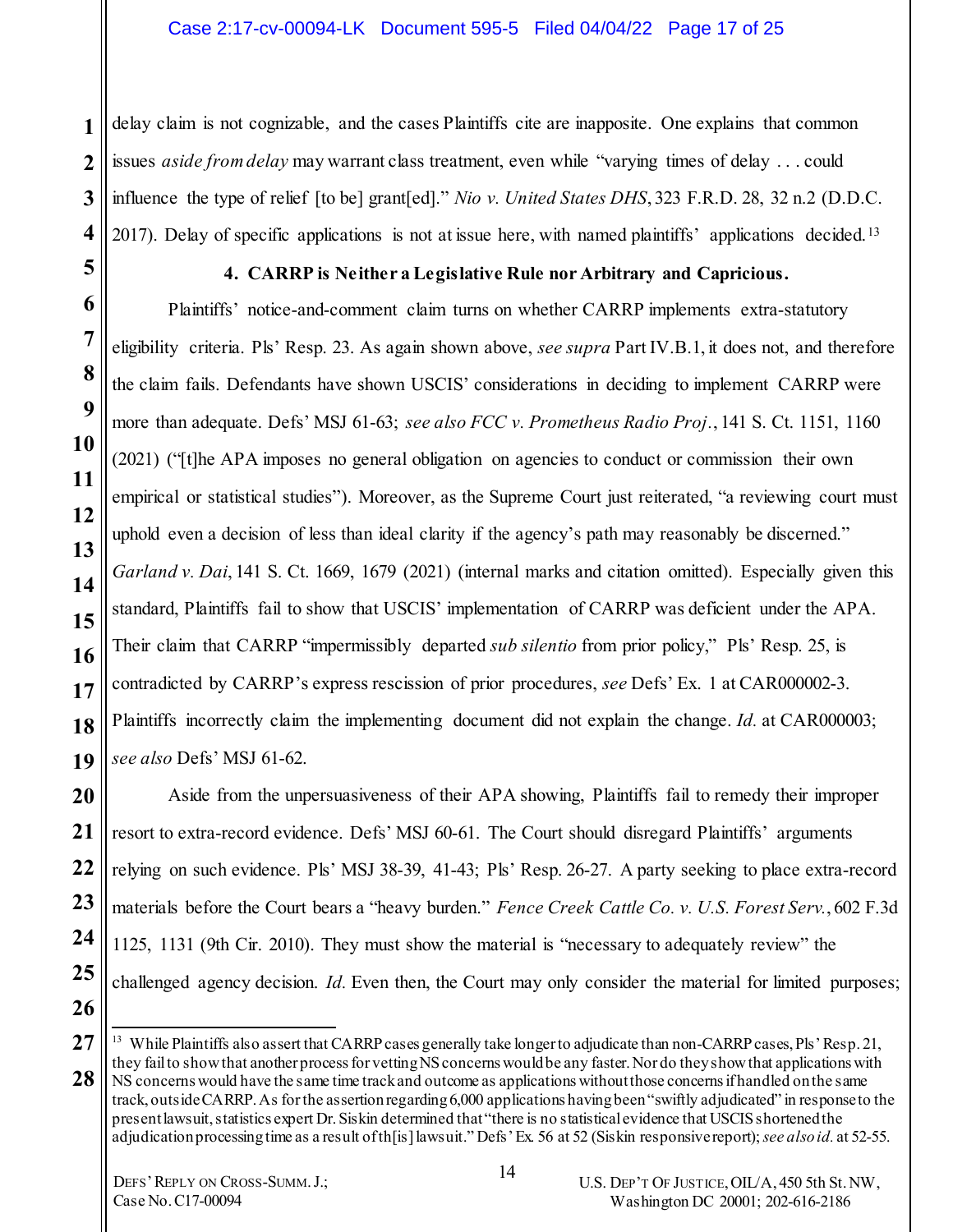**1 2 3 4 5 6 7 8 9 10 11 12 13** most importantly, the party must demonstrate that consideration of the extra-record document is not sought for the purpose of attacking "the wisdom of the agency's action." *San Luis & Delta-Mendota Water Authority v. Locke*, 776 F.3d 971, 993 (9th Cir. 2014). Yet Plaintiffs continue to treat the bar on extra-record evidence as an inconvenience they are free to ignore simply by citing an exception. Pls' MSJ 38 n.20; Pls' Resp. 25. That is not the law. *See Nw. Env't Advocs. v. United States Fish & Wildlife Serv.*, No. 3:18-CV-01420-AC, 2019 WL 6977406, at \*7-9 (D. Or. Dec. 20, 2019) (rejecting this "liberal view"). "[B]efore supplemental material may be considered under any of these exceptions, a plaintiff must first make a showing that the record is inadequate." *Univ. of Wash. v. Sebelius*, No. C11-625RSM, 2011 WL 6447806, at \*2-3 (W.D. Wash. Dec. 22, 2011); *see also Animal Defense Counsel v. Hodel*, 840 F.2d 1432, 1436-37 (9th Cir. 1988), *amended*, 867 F.2d 1244 (9th Cir. 1989). The Court should not abide Plaintiffs' failure to do so or their unilateral decision about what extra-record materials will be considered and for what purposes. Their extra-record references for their APA arguments should be disregarded.<sup>14</sup>

# **14**

**15**

**16**

**17**

**18**

**19**

**20**

**21**

**22**

**23**

**24**

**25**

**26**

**27**

# **V. SUMMARY JUDGMENT FOR DEFENDANTS IS WARRANTED ON THE NATURALIZATION CLASS' PROCEDURAL DUE PROCESS CLAIM.**

Defendants' cross-motion established that the only entity with an existing procedural due process claim, the Naturalization Class, has no protected interest to which the analysis in *Mathews v. Eldridge*, 424 U.S. 319, 335 (1976), applies. Defs' MSJ 66-68. The only protected interest is in lawful adjudication of naturalization applications; Plaintiffs fail to show the necessary elements of a violation as to all class members. *Id.* at 67-68. Even assuming *Mathews* applies, Defendants showed that the balance of factors weighs against notifying applicants of their referral to CARRP. *Id.* at 68-70.

Rather than attempt to identify a specific protected interest held by Plaintiffs and to which a *Mathews* analysis would apply, Plaintiffs generally assert that "the Ninth Circuit routinely assesses the adequacy of immigration procedures under *Mathews*." Pls' Resp. 27. But two of their three cited cases recognize that a sufficiently protected interest is a prerequisite to assess whether administrative procedures are constitutionally adequate (the third did not discuss the matter). *See Zerezghi v. USCIS*, 955 F.3d 802, 808, 810 (9th Cir. 2020); *Ching v. Mayorkas*, 725 F.3d 1149, 1155, 1157 (9th Cir. 2013).

l 14 The remedy for a record inadequately explaining agency action is to seek further explanation from the agency. *See Moore v. United States*, No. C13-2063RAJ, 2015 WL 1510007, at \*10 (W.D. Wash. Apr. 1, 2015). If Plaintiffs had filed a timely motion showing recordinadequacy, the Court could have considered whether further agency explanation was needed.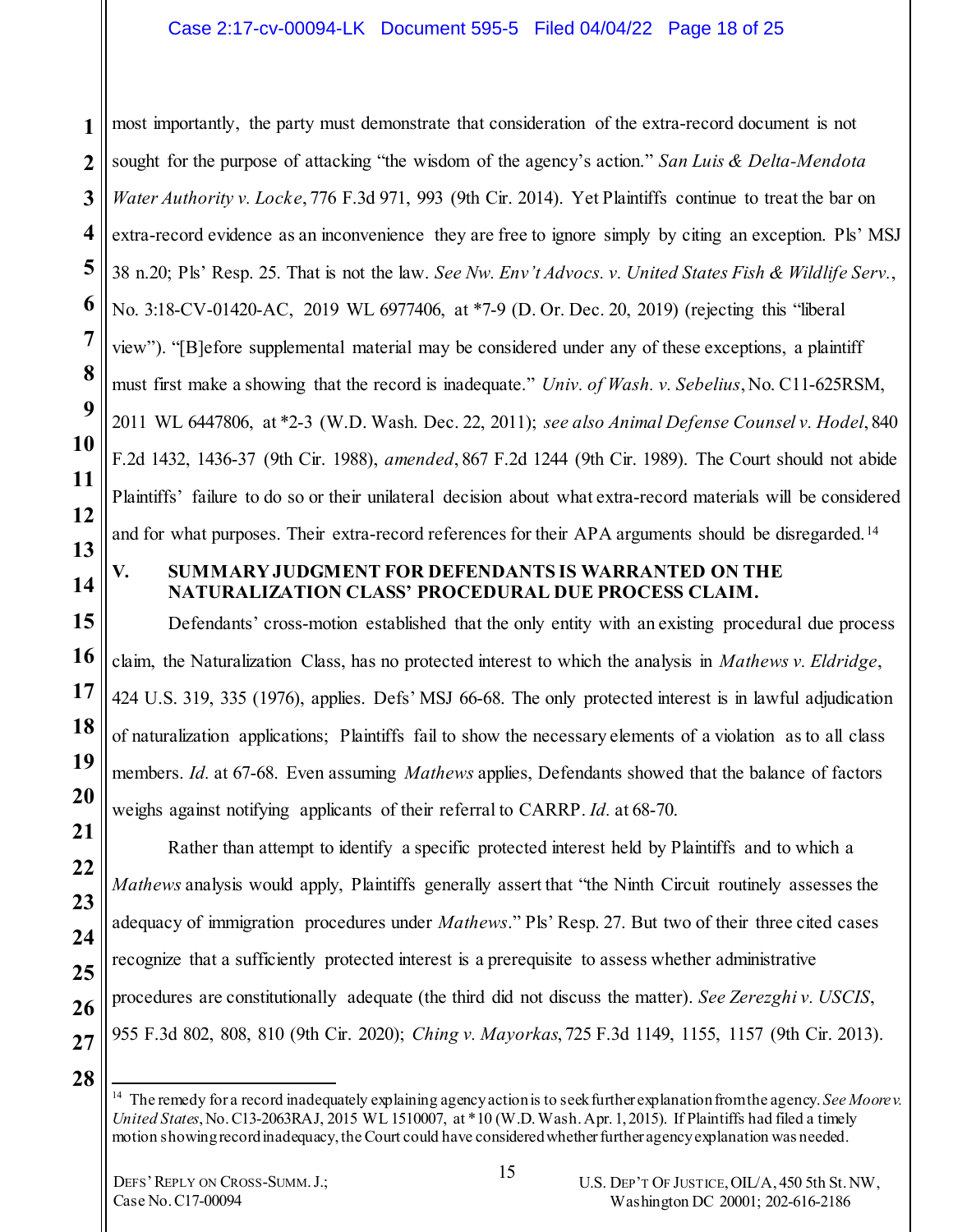#### Case 2:17-cv-00094-LK Document 595-5 Filed 04/04/22 Page 19 of 25

Both cases concerned the statutory right of U.S. citizens to visa petitions for their eligible non-citizen spouses. By contrast, this Court already recognized the limited nature of Plaintiffs' protected interest – it does not extend to naturalization itself but only to the lawful adjudication of naturalization applications. Defs' Ex. 31 at 16 (citing *Brown v. Holder*, 763 F.3d 1141, 1147 (9th Cir. 2014)). That distinction is important because constitutionalizing the administrative procedures for naturalization would contradict the principle that "[a]n alien who seeks political rights as a member of this Nation can rightfully obtain them only upon terms and conditions specified by Congress" – including, logically, statutorily authorized administrative procedures. *INS v. Pangilinan*, 486 U.S. 875, 884 (1988) (internal marks and citation omitted); *see also* 8 U.S.C. § 1421(d). The remedy for prejudicial flaws in those procedures is for an unsuccessful naturalization applicant to seek judicial review under 8 U.S.C. § 1421(c). *Cf. Aparicio v. Blakeway*, 302 F.3d 437, 447 (5th Cir. 2002) (statute provides "complete and wholly adequate review").

Plaintiffs also assert that Defendants "read *Brown* too narrowly," Pls' Resp. 30, but fail to identify anything in the case recognizing a protected interest subject to a *Mathews* analysis. Instead, they explain that, unlike in *Brown*, they are challenging certain administrative procedures. *Id.* That may be true, but it does not show that *Brown* recognized any protected interest that permits such challenges under *Mathews*. Even assuming *Mathews* applies, Plaintiffs' showing fails. They claim *timely* adjudication is part of their protected interest, *id.* at 28, but fail to refer to anything in *Brown* supporting the proposition – though they recognize it is their only authority for asserting an interest protected by due process, *id.* at 29-30.

**20 21 22 23 24 25 26 27 28** Regarding the risk of erroneous deprivation, Plaintiffs' argument depends on a critical but mistaken assumption that USCIS' decisions at the end of the CARRP process are based on undisclosed information. Pls' Resp. 28-29. It is only on this assumption that their citations to *Greene* and *Zerezghi*  could be relevant. *See id.*; *see also Greene v. McElroy*, 360 U.S. 474, 493 (1959); *Zerezghi*, 955 F.3d at 809. Notably, the Supreme Court distinguished *Greene*, where the government relied on undisclosed information, because it concerned an actual determination whether to grant a security clearance, and not a government inquiry. *See Hannah v. Larche*, 363 U.S. 420, 452 (1960). The Court enlarged on this distinction in *SEC v. Jerry T. O'Brien, Inc.*, 467 U.S. 735, 742 (1984), following *Hannah* and ruling that due process did not apply to agency investigations because they do not adjudicate legal rights—even

DEFS'REPLY ON CROSS-SUMM.J.; Case No. C17-00094

**1**

**2**

**3**

**4**

**5**

**6**

**7**

**8**

**9**

**10**

**11**

**12**

**13**

**14**

**15**

**16**

**17**

**18**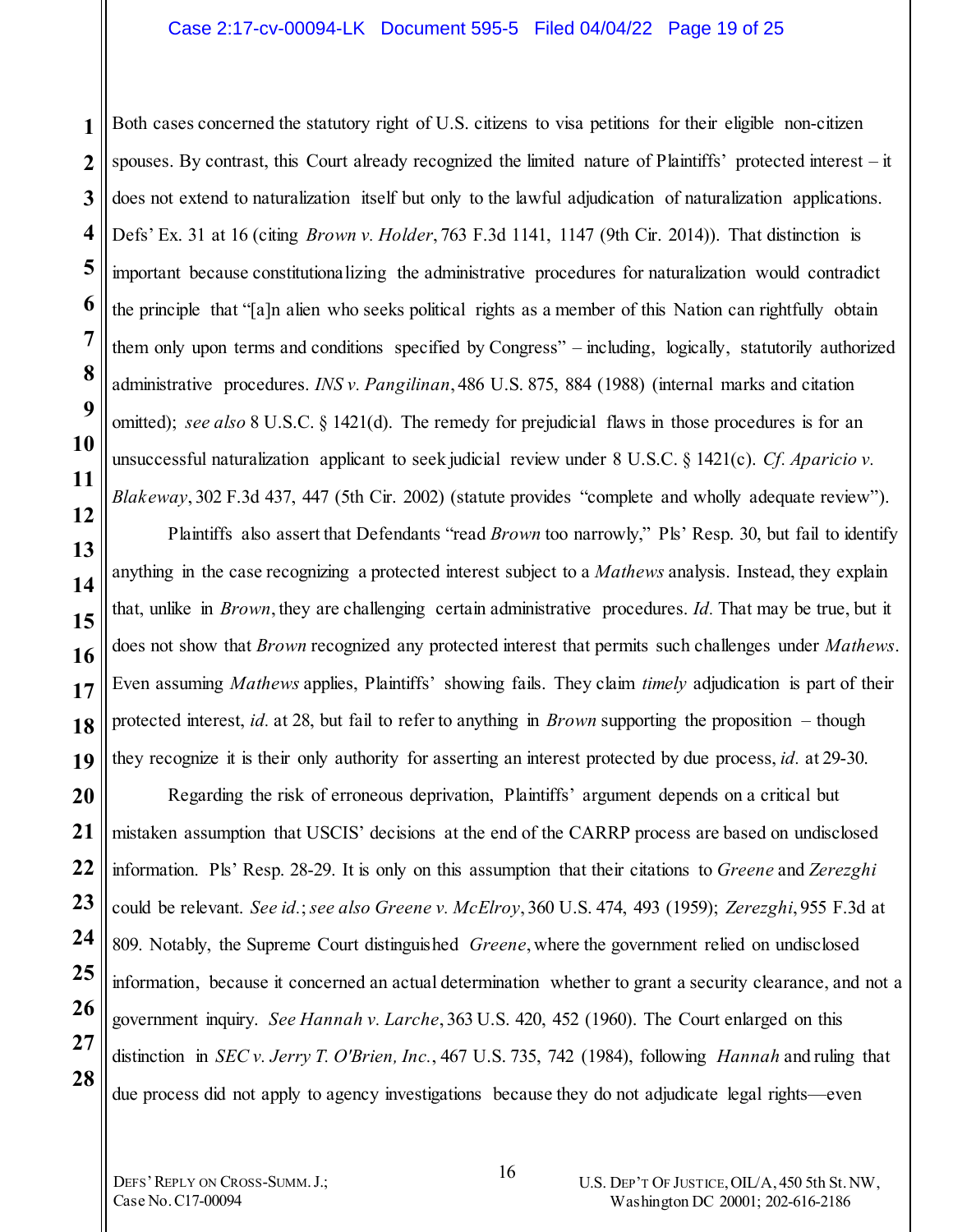#### Case 2:17-cv-00094-LK Document 595-5 Filed 04/04/22 Page 20 of 25

when investigations concern possible securities law violations. These decisions show that *Greene* and *Zerezghi* are irrelevant here because USCIS, although it may have considered derogatory information in its inquiries under CARRP, does not base decisions on such information unless authorized (in which event it discloses the information). Defs' MSJ 14, 19-20; 8 C.F.R. §§ 103.2(b)(16), 103.3(a)(1)(i); *cf. Reno v. Am.-Arab Anti-Discrimination Comm*., 525 U.S. 471, 489-91 (1999) (explaining, partly by analogy to criminal prosecutorial discretion, general unreviewability of removal charging decisions). Plaintiffs incorrectly assert that Defendants "admit the actual reason that Plaintiffs' applications are denied is the underlying unresolved NS concern." Pls' Resp. 29 (citing Defs' MSJ 19). While information revealed during CARRP may influence a decision without providing the stated reasons, that feature is consistent with the permissible existence under *Dep't of Com.*, 139 S. Ct. at 2573, 2575, of both stated and unstated reasons for agency decisions, and with the fact, implicit in *Jerry T. O'Brien, Inc.*, that investigations possibly having some effect on subsequent proceedings does not import due process rights into agency inquiries.

Regarding the third prong of *Mathews*, Plaintiffs fail to respond to the Court having already effectively ruled that there would be an overwhelming cost to the government if it were required to disclose derogatory information considered in CARRP. *Compare* Pls' Resp. 29 *with* Defs' MSJ 70. Instead, Plaintiffs again cite inapposite precedents regarding the need to disclose information on which the government relies to make a decision, rather than information simply considered in the course of inquiries but not forming the basis for decision. Pls' Resp. 29 (citing *Kaur v. Holder*, 561 F.3d 957 (9th Cir. 2009), and *Am.-Arab Anti-Discrimination Comm. v. Reno*, 70 F.3d 1045 (9th Cir. 1995)).

**28** Plaintiffs cannot raise a genuine issue under *Mathews*, even assuming that balancing assessment is appropriate here (which it is not). As their last resort, Plaintiffs assert that they should prevail because they have established under *Brown* that CARRP systemically interferes with naturalization applications intentionally or with deliberate indifference, based on denial of applications and delays in adjudication. Pls' Resp. 30. This assertion fails too. First, Plaintiffs make no showing that all Naturalization Class members are eligible for naturalization, as they must to benefit from *Brown*. Defs' MSJ 68. Second, naturalization applications subject to CARRP were approved at a rate of 81.69% during FY 2013-19,

**1**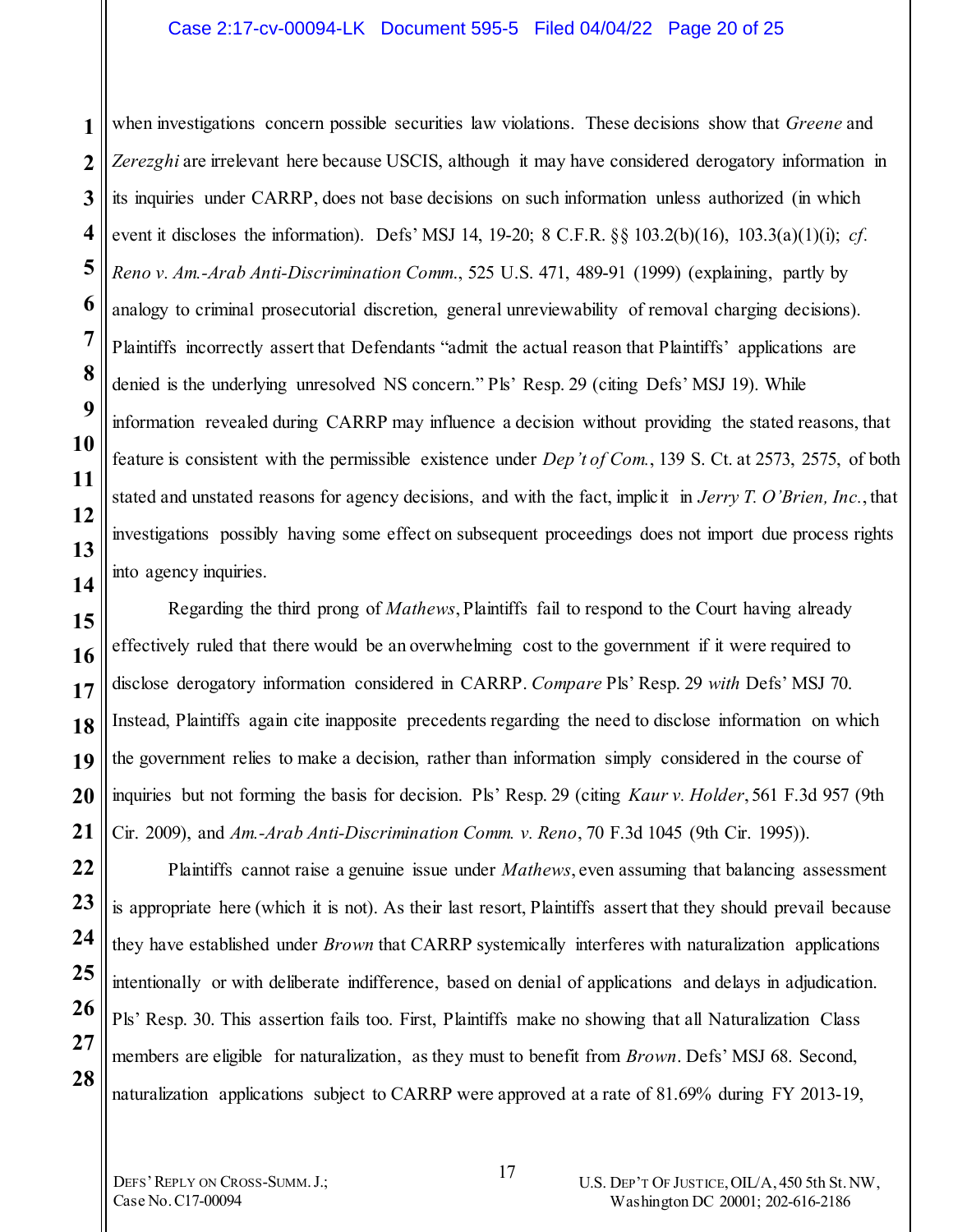Defs' Ex. 11 at 50, and Plaintiffs fail to prove that any individual was wrongly denied naturalization. CARRP therefore cannot be said to result in systemic denials. Third, while naturalization applications subject to CARRP are adjudicated more slowly than other naturalization applications, most decisions are made by the second fiscal year after filing, *id.* at 58. Plaintiffs also fail to show there is anything about CARRP – as opposed to other legitimate processes for vetting possible NS concerns – that unreasonably prolongs the adjudications period. Moreover, the reasonableness of any delay is necessarily case-specific, and Plaintiffs fail to show otherwise. In sum, there is no merit to the procedural due process claim.

# **VI. SUMMARY JUDGMENT AGAINST PLAINTIFFS IS WARRANTED ON THEIR REMAINING CLAIMS.**

Plaintiffs incorrectly assert that Defendants have not moved for summary judgment on all claims, even while citing Defendants' express assertion. Pls' Resp. 6; *see* Defs' MSJ 38 n.3. They then ignore or dismiss Defendants' analyses as to all but four claims. While Plaintiffs' failure to respond does not alter the summary judgment standards, *see supra* note 7, Defendants meet those standards on all claims for the reasons set in their motion. Defendants have shown they merit summary judgment on all theories within Plaintiffs' Sixth Claim, regarding equal protection. Defs' MSJ 39, 45 n.6. Defendants' showing regarding all equal protection theories also addressed Plaintiffs' First through Third Claims regarding executive orders, as Defendants stated. Defs' MSJ 45 n.6. Regarding the Fourth Claim for procedural due process, Plaintiffs acknowledge that summary judgment is at issue, and Defendants cited the relevant standards for the Fifth Claim, regarding substantive due process, which require a protected interest, as does the Fourth Claim. Defs' MSJ 38 n.3 (citing *Hotop v. City of San Jose*, 982 F.3d 710, 718 (9th Cir. 2020), *petition for cert. filed* (U.S. June 16, 2021) (No. 20-1755)). Finally, Plaintiffs note that summary judgment is at issue on the Eighth and Ninth Claims regarding the APA, and the Seventh and Tenth Claims are subsumed therein, as Defendants asserted. Defs' MSJ 66 n.12. The Court indicated as much regarding the Seventh Claim, Defs' Ex. 31 at 17-18, and similar reasoning pertains to the Tenth Claim, *cf. id.* at 14.

# **27**

**28**

**1**

**2**

**3**

**4**

**5**

**6**

**7**

**8**

**9**

**10**

**11**

**12**

**13**

**14**

**15**

**16**

**17**

**18**

**19**

**20**

**21**

**22**

**23**

**24**

**25**

**26**

# **VII. PLAINTIFFS' EVIDENTIARY CHALLENGES LACK MERIT.**

Plaintiffs "move to strike…the rebuttal report of Kelli Ann Burriesci" that Defendants transmitted on July 10, 2020 in "rebuttal" to Plaintiffs' experts. Pls' Resp. 40. Ignoring both innumerable cites to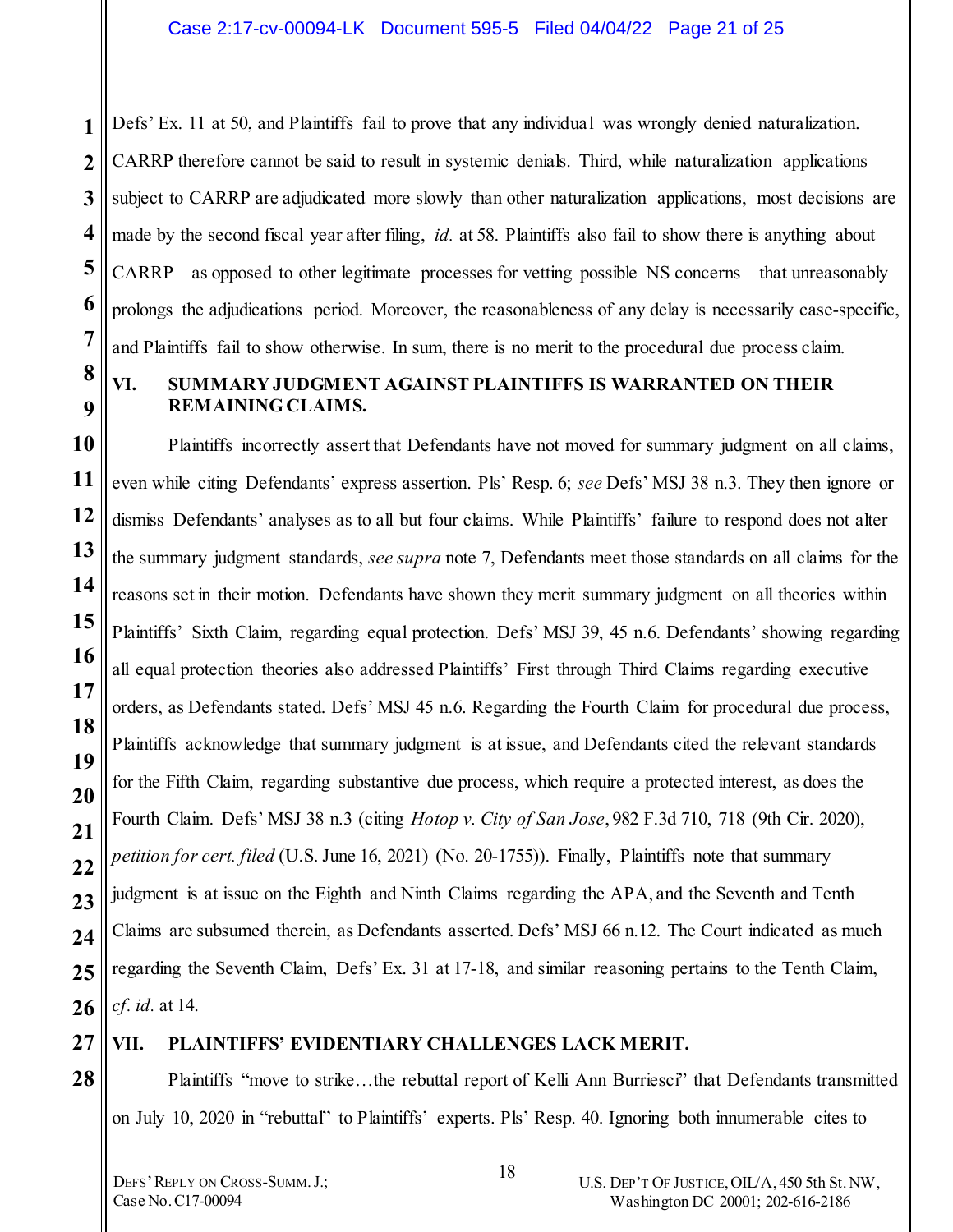**2** Plaintiffs' experts Marc Sageman, Jeffrey Danik and Christopher Burbank (Defs' Ex. 10 ¶¶7-11, 14, 19, 20, 29, 31-32, 34-35, 37, 41, 44, 49, 50-52, 57, 59, 61, 65-67), and the fact that Ms. Burriesci's entire report responds to these experts, Plaintiffs claim Defendants did not present the report to rebut Plaintiffs' experts, but only as "new, affirmative evidence." Pls' Resp. 40. The Burriesci expert report, however, clearly rebuts Plaintiffs' experts, so the request to strike is groundless.

Similarly, Plaintiffs "move to strike" certain exhibits of Defendants containing portions of the 2020 CARRP training. Pls' Resp. 38-40. Plaintiffs' arguments are unavailing. First, their attempt to frame the updated training modules as an untimely "revised disclosure" designed "to add" to Defendants' "advantage" in this litigation is as meritless as it is myopic. Pursuant to Plaintiffs' own RFPs, Defendants fulfilled an obligation to produce responsive discovery pertaining to the CARRP policy. Defs' Ex. 57, Pls' First Request for Production, at Nos. 4-9. <sup>15</sup> Further, in the last six years, USCIS updated the CARRP training modules three times (2015, 2017, and 2020) and the timing of the most recent update was consistent with past practice. And, of course, it makes little sense for this Court to evaluate the legality of an outdated CARRP training module, rather than the most current version. Plaintiffs' argument is essentially a contention that the agency should suspend its normal operations during the pendency of a lawsuit if aspects of those operations are disadvantageous to their claims. Even more, as record evidence establishes, the training is never static and "has been strengthened over time . . . as a result of the feedback [the] training office receives from numerous channels." ECF 518, Quinn Decl. ¶41. The 2020 version of the training represents a continuation of the agency's effort to improve the resources it publishes for its personnel—which, as here, are often vital to the effective execution of their responsibilities. Finally, contrary to Plaintiffs' assertion that the 2020 training is an effort to "sanitize" specific slides, the update is consistent with core content but alters the curriculum structure and adds

l

<sup>&</sup>lt;sup>15</sup> With respect to timeliness, Plaintiffs' assertion that discovery closed on November 29, 2019 is misleading and irrelevant. Indeed, the parties continued certain aspects of discovery through the spring of 2021. Plaintiffs also updated their disclosures in October of 2020. *See* Defs' Ex. 59, Pls' 4th Supp. Discls. But the cutoff date for document discovery is largely irrelevant because Defendants produced the 2020 trainings in accord with their Rule 26 duty to supplement. Plaintiffs were apprised in the early fall of 2020 that an updated version of the training had been issued and the parties communicated on several occasions concerning its production with Plaintiffs voicing noobjection, *see* Defs' Ex. 60, counsel's email to Plaintiffs, and they brought no related motion before this court, as they had done in the fall of 2020 when they moved to compel additional discovery from Defendants after claiming that they would be prejudiced without it. *See* ECF 424 at 2.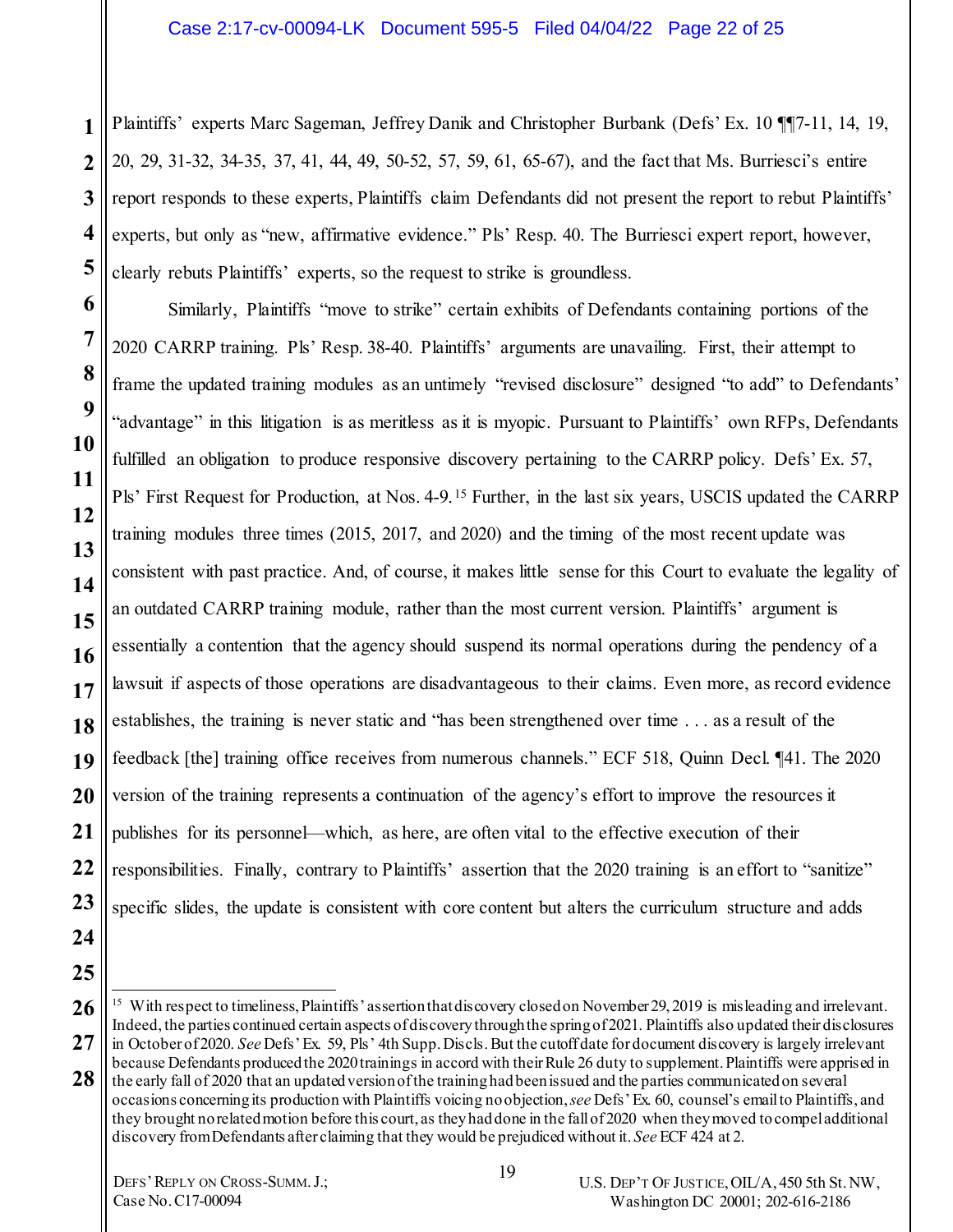**1 2** numerous practical exercises and fact patterns to assist officers in applying CARRP policies. <sup>16</sup> ECF 518, Quinn Decl. ¶¶17, 19.

Finally, Plaintiffs charge that Mr. Russell Webb, ECF 522, makes "undisclosed claims about processing times without citing any evidence." Pls' Resp. 6. But this USCIS official—whose declaration discusses the very pre-screening process he oversees—was named in Defendants' disclosures years ago and his testimony closely tracks that disclosure. *See* Defs' Ex. 58, Defs' 3rd Supp. Discls at 2. Plaintiffs simply elected not to depose him.

### **VIII. CONCLUSION**

**3**

**4**

**5**

**6**

**7**

**8**

**9**

**10**

**11**

**12**

**13**

**14**

**15**

**16**

**17**

**18**

**19**

**20**

**21**

**22**

**23**

**24**

 The Court should grant Defendants' cross-motion for summary judgment motion and enter judgment for Defendants on all claims.

information, their decision to avail themselves of it in support of their motion for summary judgment is proper.

**<sup>25</sup> 26 27 28**  $\overline{a}$ <sup>16</sup> Plaintiffs also contend that Defendants violate the sword/shield doctrine by using withheld third-agency information to claim that all CARRP NS concern designations are legitimate, but their argument is misguided and misunderstands Defendants' factual statements. Pls' Resp. 37. Defendants are not using any privileged information as a sword in these instances. Although Defendants have invoked the privilege to protect the identities of agencies and specific information obtained from them regarding particular applicants, that information is not being used to make affirmative arguments. Rather, the information Plaintiffs attempt to place under question concerns general practices of the CARRP process, i.e., the fact that USCIS is statutorily obligated to conduct security background checks, most of its vetting arises from those security checks, it has discussions with third agencies to assist in determining whether an applicant should be referred to CARRP and, finally, its CARRP vetting assesses the extent to which NS information may bear on eligibility. These practices have been disclosed and are well known to Plaintiffs as core functions of the CARRP process. As Defendants have not shielded this generalized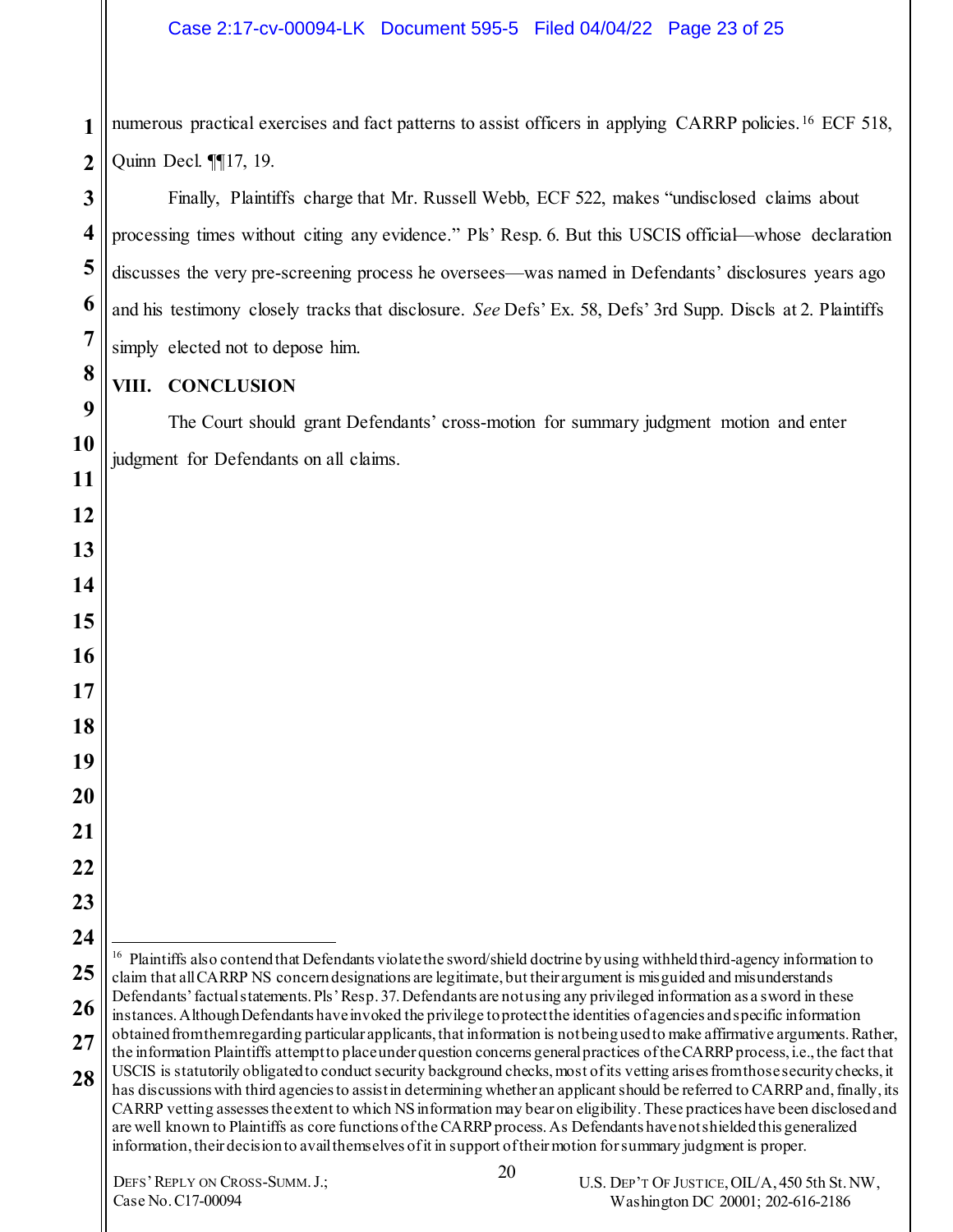#### Case 2:17-cv-00094-LK Document 595-5 Filed 04/04/22 Page 24 of 25

| $\overline{2}$  |                    |
|-----------------|--------------------|
| 3               | <b>BRL</b><br>Acti |
| 4               | Civil<br>U.S.      |
| 5               |                    |
| 6               | <b>AUC</b><br>Spec |
| $\overline{7}$  | Civil              |
| 8               | <b>ETH</b>         |
| 9               | Chie<br>Offic      |
| 10              | Civil              |
| 11              | <b>TES</b>         |
| 12              | Acti               |
| 13              | <b>BRL</b>         |
| 14              | Assi<br>Wes        |
| 15              | LEO                |
| 16              | Trial<br>Torts     |
| 17              |                    |
| 18              |                    |
| 19              |                    |
| $\overline{20}$ |                    |
| 21              |                    |
|                 |                    |
|                 |                    |
|                 |                    |
| 25              |                    |
| 26              |                    |
|                 |                    |
| <b>28</b>       |                    |

**1** | Dated: July 2, 2021 AN M. BOYNTON ng Assistant Attorney General Division Department of Justice **GUST FLENTJE** ial Counsel Division **EAN B. KANTER** f, National Security Unit ce of Immigration Litigation Division SA M. GORMAN ng United States Attorney AN C. KIPNIS stant United States Attorney tern District of Washington N B. TARANTO Attorney s Branch

Respectfully submitted,

LINDSAY M. MURPHY Senior Counsel for National Security Office of Immigration Litigation

*/s/ W. Manning Evans*  W. MANNING EVANS Senior Litigation Counsel Office of Immigration Litigation

*/s/ Brendan Moore* BRENDAN T. MOORE Trial Attorney Office of Immigration Litigation

JESSE L. BUSEN Counsel for National Security Office of Immigration Litigation

VICTORIA M. BRAGA Trial Attorney Office of Immigration Litigation

ANNE P. DONOHUE Counsel for National Security Office of Immigration Litigation

ANDREW C. BRINKMAN Senior Counsel for National Security Office of Immigration Litigation

*Counsel for Defendants*